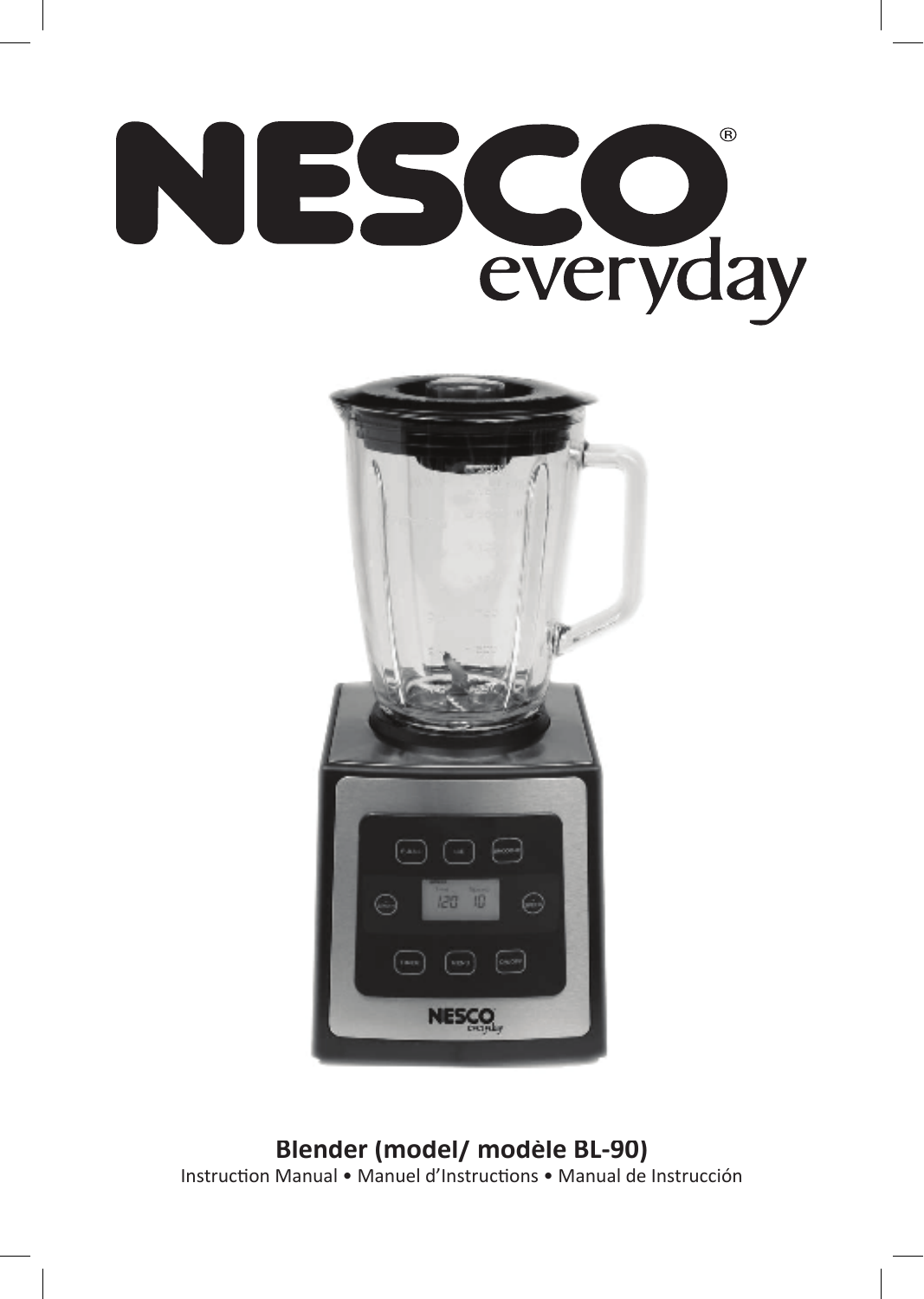# TABLE OF CONTENTS:

Technical Specifications: Rated 700 Watts 120 Volts, 60Hz Jar capacity; 6 Cups (1500 ml)

**"NESCO®"** is a registered trademark of The Metal Ware Corporation. The Metal Ware Corporation 1700 Monroe St., P.O. Box 237 Two Rivers, WI 54241-0237 Phone: 1-800-288-4545 part no.: 67411

FOR ACCESSORIES AND<br>ADDITIONAL PRODUCTS nesco.com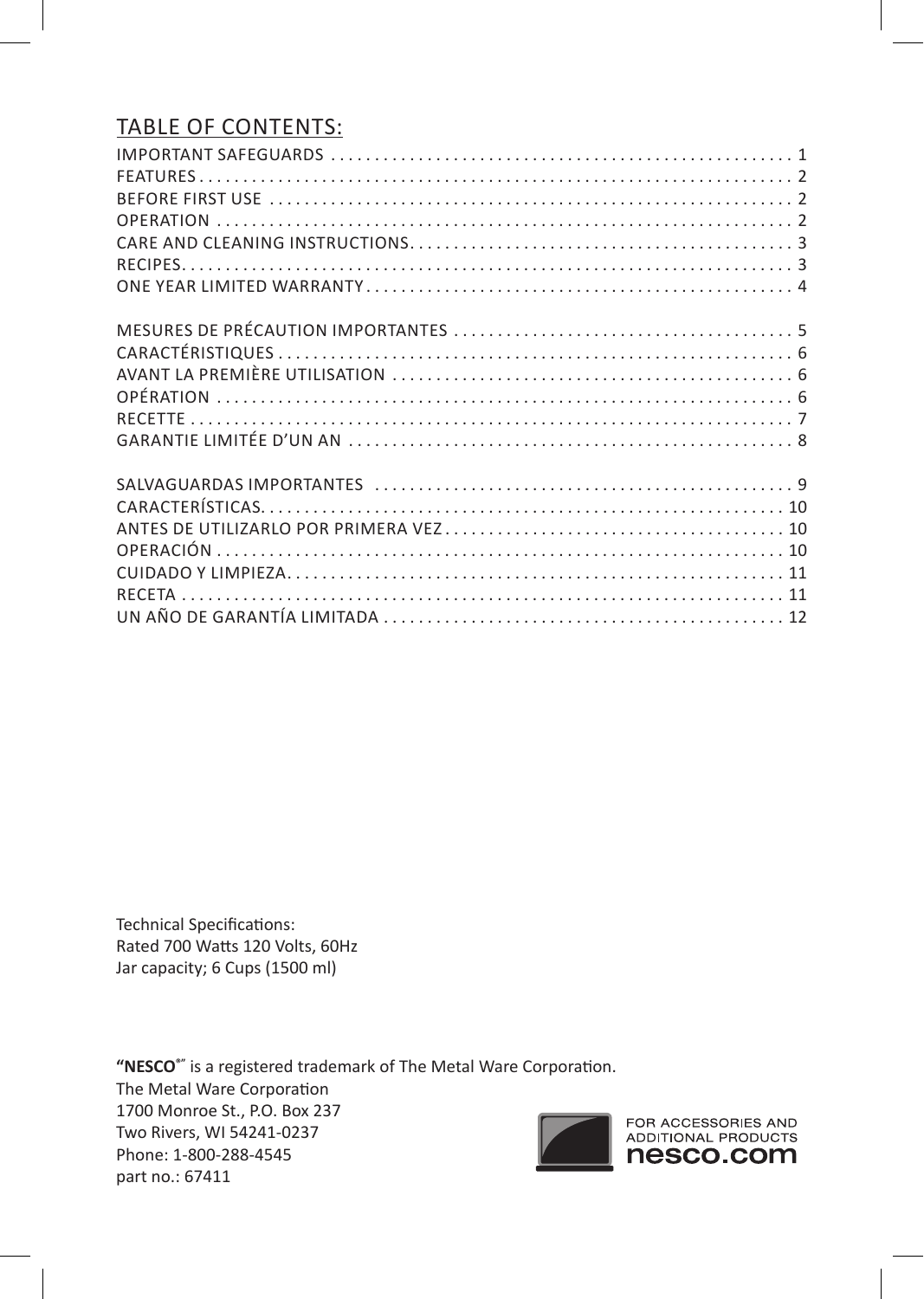# **IMPORTANT SAFEGUARDS**

- This product is designed for household use only -

When using electrical appliances, basic safety precautions should always be followed, including the following:

- 1. READ ALL INSTRUCTIONS.
- 2. Do not touch hot surfaces. Use handles or knobs.
- 3. To protect against electrical shock and personal injury, do not immerse this appliance, including cord and plug, in water or other liquid.
- 4. This appliance is not intended for use by persons (including children) with reduced physical, sensory or mental capabilities, or lack of experience and knowledge, unless they have been given supervision or instruction concerning use of the appliance by a person responsible for their safety.
- 5. Close supervision is necessary when any appliance is used by or near children.
- 6. Unplug from outlet when not in use and before cleaning. Allow to cool completely before putting on or taking off parts, and before cleaning.
- 7. Do not operate any appliance with a damaged cord or plug or after the appliance malfunctions or has been damaged in any manner. To avoid hazards, return appliance to NESCO® Factory Service Department for examination, repair or adjustment.
- 8. The use of accessory attachments not recommended by the manufacturer may result in fire, electric shock or injury to persons.
- 9. Do not use outdoors.
- 10. Do not let cord hang over edge of table or counter, or touch hot surfaces.
- 11. Do not place on or near a hot gas or electrical burner or in a heated oven.
- 12. Do not use appliance for other than its intended use, as described in this manual.
- 13. Do not use metal scouring pads on the exterior surface of the appliance.
- 14. Operate appliance only when all parts are fully engaged and secured.
- 15. Keep hands and utensils away from the blades when in use.
- 16. When blending HOT liquids, use caution and always remove Measuring Cup from cover.
- 17. Do not operate without cover in place.
- 18. Do not operate without food or liquid in Jar.
- 19. Do not use appliance to cut frozen foods, bones or pitted fruits.
- 20. Make sure the motor stops completely and power cord is removed before removing or assembling any items.

# **SAVE THESE INSTRUCTIONS**

**Polarized Plug:** This appliance has a polarized plug (one blade is wider than the other). To reduce risk of electric shock, plug is intended to fit into polarized outlet only one way. If the plug does not fit fully into the outlet, reverse the plug. If it still does not fit, contact a qualified electrician. Do not try to modify the plug in any way.

**Short Cord Instructions:** A short power supply cord is provided to reduce the risk resulting from becoming entangled in or tripping over a longer cord. Extension cords may be used if care is exercised in their use. If an extension cord is used, the marked electrical rating of the cord should be at least as great as the electrical rating of the appliance. The longer cord should be arranged so that it will not drape over the tabletop where it can be pulled on by children or tripped over unintentionally.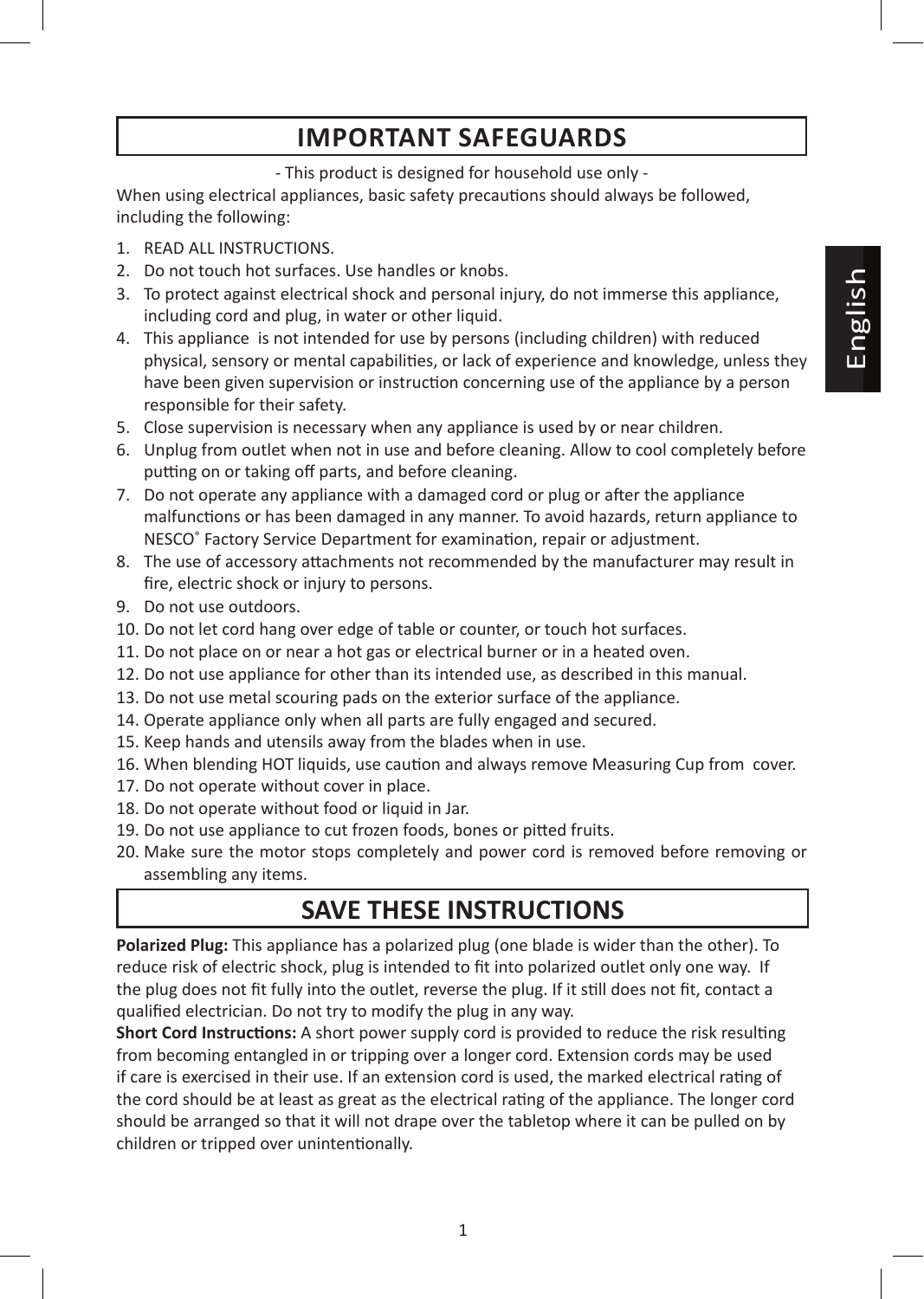

**Cover** - Easy to clean and used to keep foods inside the jar.

**Measuring Cup** - Remove to add your favorite ingredients while blending.

**Jar** - Capacity 6 Cups [1500mL]. Made of tempered glass for many years of use and dishwasher safe.

**Cutting Blades** - SHARP! Unique design will blend food quick and smooth.

**PULSE button** - Touch and hold. Blender will cycle rapidly for quick blending.

**ICE button** - One touch and the blender will cycle slower to chop ice evenly.

**SMOOTHIE button** - Automatically controls the speed of the blender to mix your favorite smoothie.

**SPEED Control "-" and "+"** - Touch to decrease or increase speed of the blender.

**TIMER button** -Set for automatic timed operation of the blender.

**MENU button** - Select various settings for automatic time and speed operation

**ON/OFF button** - Press to turn the appliance ON or OFF.

# **BEFORE FIRST USE**

- 1. Read and understand all instructions and keep for future reference.
- 2. Remove all packaging.
- 3. Remove the Jar Base and Cutting Blade Assembly (see Care and Cleaning section). Wash the Jar, Lid and Measuring Cup in warm soapy water. NOTE: Be careful when handling the blades are sharp.
- 4. Rinse, Dry and Re-assemble blender parts.
- 5. Wipe the Blender Base with a damp cloth. DO NOT IMMERSE THE BLENDER BASE IN WATER OR ANY OTHER LIQUID.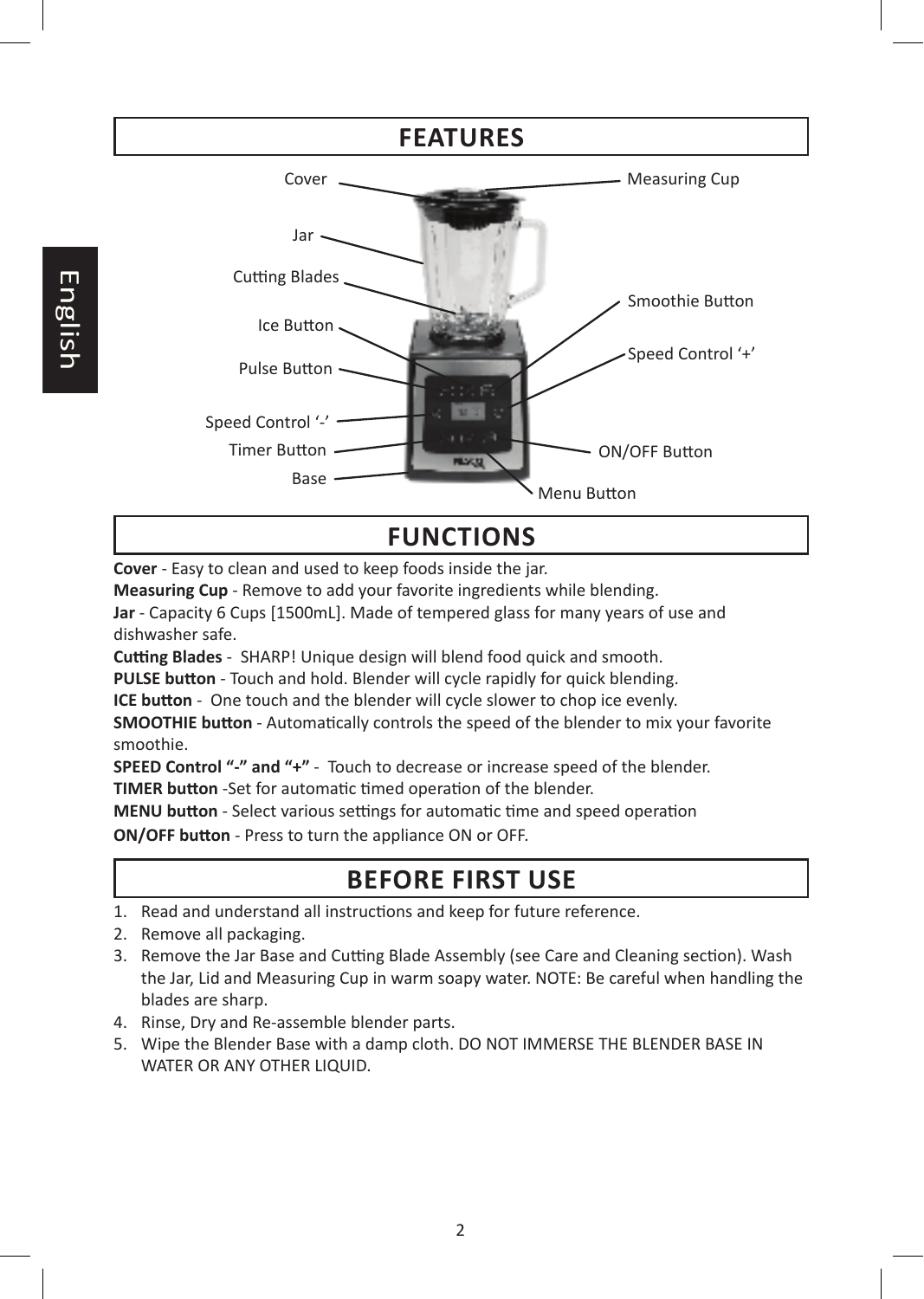# **OPERATION**

- 1. Place base on a flat, stable surface.
- 2. Be sure the unit is disconnected from electrical outlet before installing or removing any components.
- 3. Place Jar onto Base, aligning tabs, and turn slightly clockwise to lock into place. Unit has a safety design which will not operate if the Jar is not positioned properly onto the Base.
- 4. Fill Jar with desired foods. Do not exceed Maximum fill line (Max = 50 oz. / 1500mL).
- 5. DO NOT USE BLENDER WHILE EMPTY OR WITHOUT JAR AND COVER IN PLACE.
- 6. Place cover onto Jar and push firmly to secure.
- 7. Install Measuring Cup and turn to lock. If blending hot foods, remove measuring cup from cover while blending.
- 8. Set the control dial to 'OFF' and connect the cord to 120V electrical outlet.
- 9. Turn the knob to 'ON' position. Backlight will turn on, indicating power is ON.
- 10. For auto settings, press PULSE, ICE or SMOOTHIE to operate in corresponding mode.
- 11. To adjust speed, turn control dial between Minimum (lowest speed) and Maximum (highest speed) to choose desired speed setting.

NOTE: DO NOT OPERATE UNIT CONTINUOUSLY FOR MORE THAN 2 MINUTES.

# **CARE AND CLEANING INSTRUCTIONS**

- 1. Turn control dial to OFF and unplug cord from power outlet.
- 2. Clean base with a soft, wet cloth and mild cleaning solution. Wipe dry.
- 3. To clean the Jar, fill halfway with water and mild cleaning solution, cover and operate at low speed for 1 - 2 minutes until clean.
- 4. Remove Jar and empty contents, rinse and dry thoroughly. CAUTION BLADES ARE SHARP, USE CARE WHEN CLEANING!
- 5. Never use aggresive cleansers or metal scouring pads to clean components.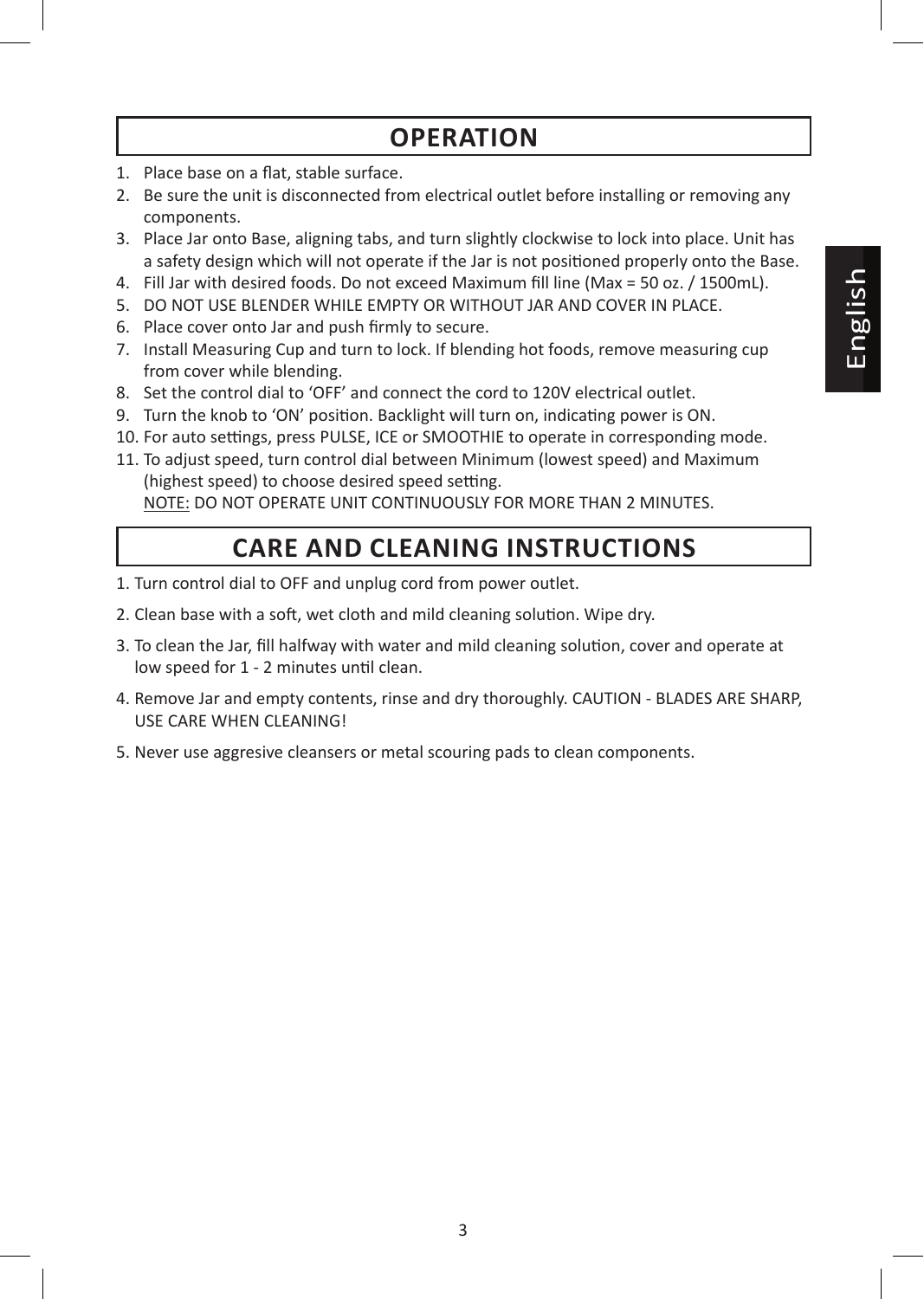# **RECIPES**

#### **Raspberry Smoothie**

1 cup vanilla Yogurt 1 Banana 2 packages of frozen Raspberries 1 cup White Grape juice.

#### **All Around Smoothie**

8 oz. Yogurt (any flavor) 1 cup Juice (any flavor) 2 cups Fruit (2-3 types) 1 cup Ice.

#### **Pineanana Smoothie**

6 oz. Pineapple juice 6 oz. Oranges (concentrate) 1/2 cup Pineapple chunks 1 Banana, broken into pieces. 2 cups Ice

### **Tropical Island Smoothie**

1 cup Honeydew or Cantaloupe melon 1 cup Watermelon 1 cup Pineapple chunks 1 cup Mango 1 cup Strawberries 1/2 cup Sugar 1 cup Ice

## **The Moo-oca Morning Smoothie**

1/2 cup skim Milk 8 oz. of low fat vanilla Yogurt 1 Tbsp. Coffee 2 Tbsp. Chocolate syrup 1/2 cup Ice cubes

### **Eggnog Smoothie**

2 cups Eggnog 1 Banana 1 cup nonfat vanilla Yogurt 1/3 cup of 2% Milk 2 cups of Ice Pinch of Nutmeg Pinch of Cinnamon

### **Frozen Blueberry Smoothie**

1/2 cup frozen Blueberries 1/2 cup low-fat vanilla Yogurt 1/2 cup skim Milk 2 tablespoons Honey

### **Traditional Margarita**

4 oz. your favorite Tequila 2 oz. each Orange and Cognac liqueur 2 Tbsp. fresh Lime juice 1/4 cup Sugar 3 cups Ice Coat glasses with a mix of lime juice and salt

### **Strawberry Daiquiri**

1 – 6 oz. can of frozen Lemonade concentrate 5 oz. of Rum, to taste 1 cup of whole Strawberries without greens 1 Tbsp. sugar 4 cups Ice Slip a lime wedge on glass before serving

### **The Panamanian Dream**

3 large Papayas, pitted and peeled 1-1/2 Mangos, pitted and peeled 1 large Fig 4 fresh Dates 1 Coconut juice and meat only

### **The Costa Rican**

1 Lemon 1 sweet Mango 4 Apples, golden or delicious 1/2 cup fat-free Yogurt 1 cup ice and water to taste

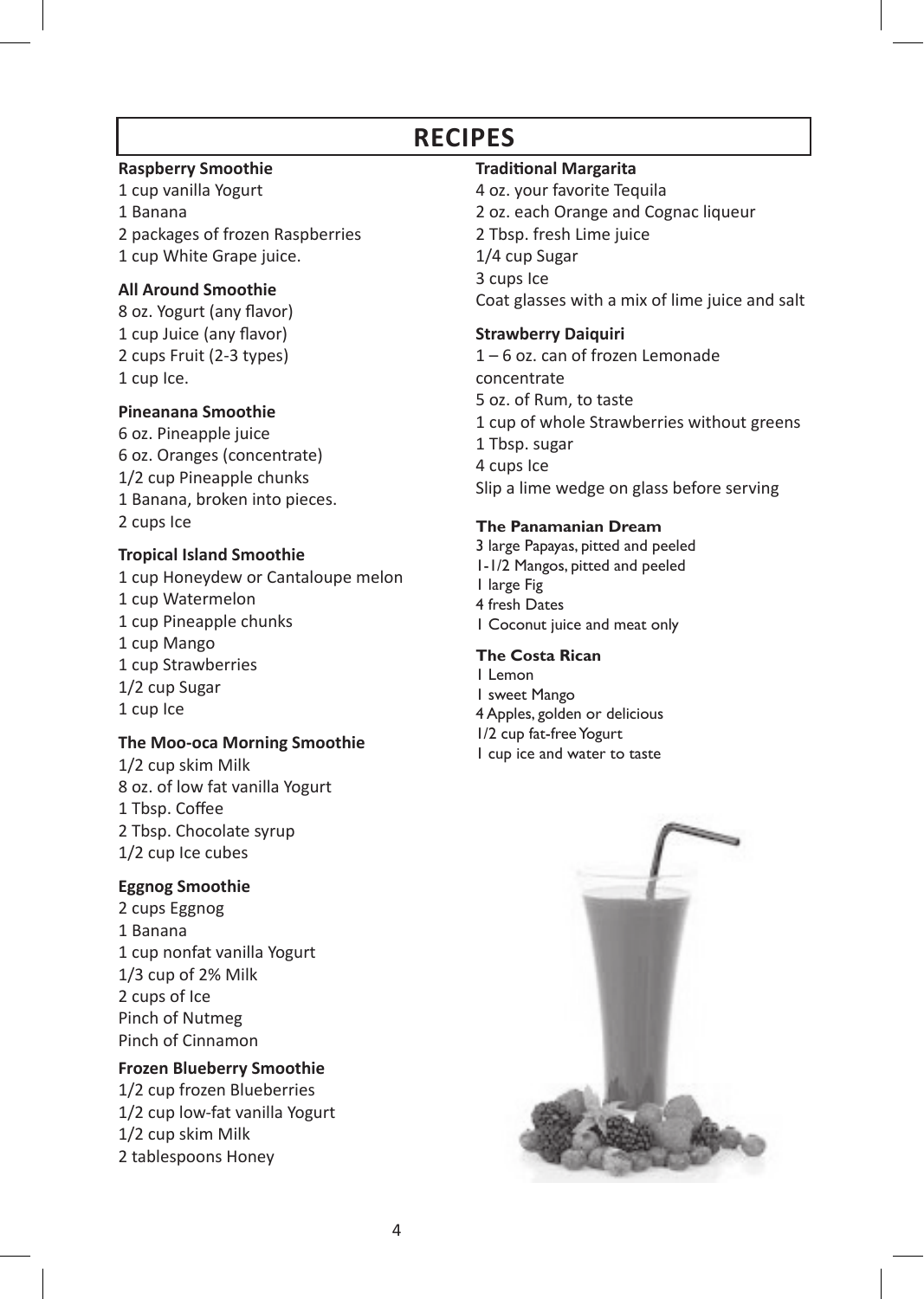# **RECIPES**

#### **A Good Milkshake**

4 cups Milk 3 Tbsp. Sugar 1 cup Ice, crushed 1/2 pint vanilla Ice Cream (or your favorite flavor) Add chocolate syrup, butterscotch or caramel for added flavors

### **Toss in the Garden**

1-1/2 cups fresh Tomato juice 1-1/2 Celery stalk, chopped 1 large Carrot, sliced thin 1/3 small Onion, coarsely chopped 1 Tbsp. both Lemon and Lime juice Dash of Worcestershire sauce Dash of Tabasco sauce 1/3 tsp. Salt, to taste Dash of black Pepper

#### **Chocolate Whey - Protein**

1/2 cup Soy milk 1 frozen Banana 1 tsp. Maple syrup pinch of Nutmeg 1 serving chocolate Whey protein 1/4 cup fat free Milk

#### **Cranberry Cooler**

2 cups Cranberry juice (real juice preferred) 1 can Ginger Ale 1-1/2 cups Ice

#### **Traditional Margarita**

4 oz. your favorite Tequila 2 oz. each Orange and Cognac liqueur 2 Tbsp. fresh Lime juice 1/4 cup Sugar 3 cups Ice Coat glasses with a mixture of

#### **Strawberry Daiquiri**

- 1 6 oz. can of frozen Lemonade concentrate
- 5 oz. of Rum, to taste
- 1 cup of whole Strawberries without the greens
- 1 Tbsp. sugar
- 4 cups Ice

Slip a lime wedge on glass before serving

#### **Grande Salsa Verde**

1/2 medium Onion, quartered 1/2 medium Green pepper, 6 pieces 3 Garlic cloves 1/3 cup Cilantro leaves 1/3 tsp. ground Cumin 1/4 tsp. Green hot pepper sauce 1/4 tsp. Salt 10 roasted Tomatillos Serve with Tortilla chips

#### **Fiery Red Salsa**

3 Garlic cloves 1 – 15 oz. can whole Tomatoes, drained 1 large Onion, quartered 3/4 cup Cilantro leaves 2 to 4 Jalapeno peppers (to taste), quartered 1 tsp. Sugar Pinch of salt, to taste 2 Tbsp. Lime juice Serve with choice of chips or cheese and crackers

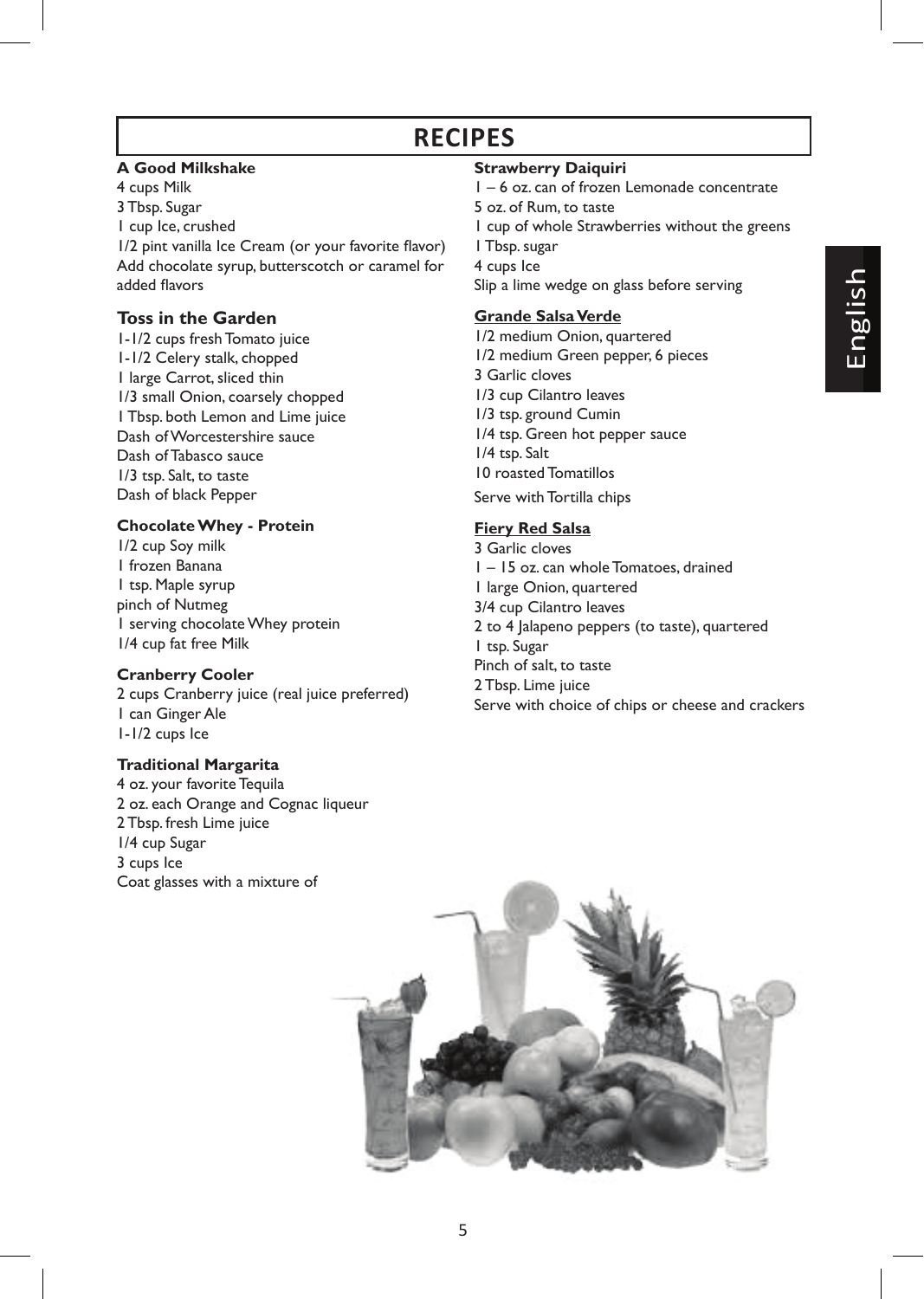# **ONE YEAR LIMITED WARRANTY**

This appliance is warranted for one year from date of original purchase against defects in material and workmanship. This warranty does not cover transportation damage, misuse, accident or similar incident. This warranty gives you specific legal rights and you may have other rights, which vary from state to state. This product is intended for household use only, not for commercial use. Warranty does not cover commercial use.

Your new NESCO<sup>®</sup> appliance comes equipped with numerous safety features. Any attempt to interfere with the operation of these safety features makes this warranty null and void. In the event we receive an appliance for service that has been tampered with, we reserve the right to restore it to its original state and charge for the repair.

For service in warranty - Defective products may be returned, postage prepaid, with a description of the defect to: The Metal Ware Corporation, 1700 Monroe Street, Two Rivers, Wisconsin 54241, for no-charge repair or replacement at our option.

Must include proof of purchase or copy of original bill of sale when returning product for warranty service.

Please call Customer Satisfaction at 1-800-288-4545 to obtain a Return Authorization before shipping.

- For service in warranty, follow instructions set forth in warranty. When ordering new parts, make sure that you always mention the model number of the product.
- Call us on our toll free number, 1-800-288-4545 and tell us about your problem.
- If we instruct you to send all or part of your appliance to us for repair or replacement, our Customer Satisfaction representative will provide a Return Authorization number (this number notifies our receiving department to expedite your repair). Pack your unit carefully in a sturdy carton with sufficient padding to prevent damage because any damage caused in shipping is not covered by the warranty.
- Print your name, address and Return Authorization number on the carton.
- Write a letter explaining the problem. Include the following: your name, address and telephone number and a copy of the original bill of sale.
- Attach the sealed envelope containing the letter inside the carton. Insure the package for the value of the NESCO® appliance and ship prepaid to:

Attn: Factory Service Dept. The Metal Ware Corporation 1700 Monroe Street Two Rivers, WI 54241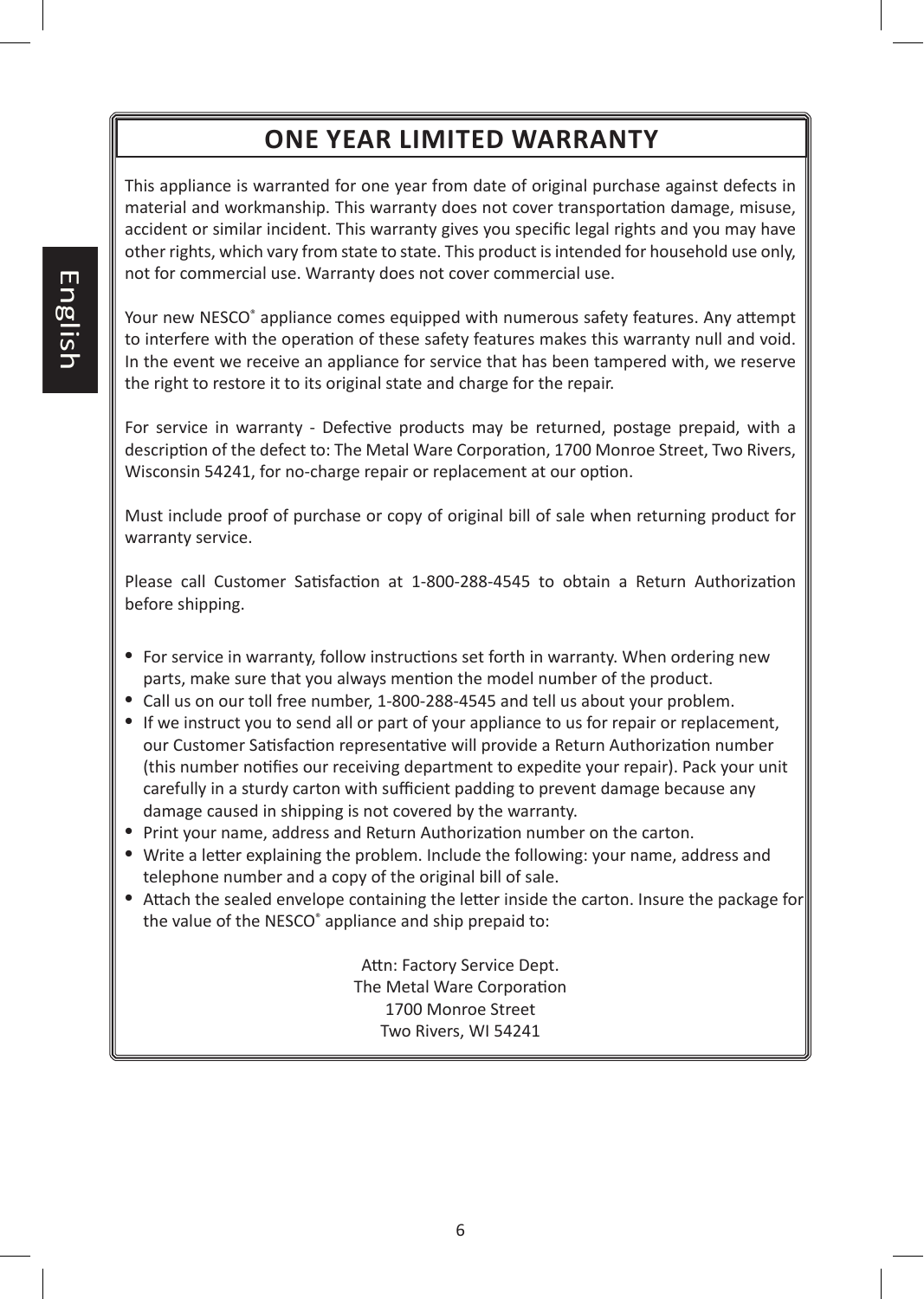# **MESURES DE PRÉCAUTION IMPORTANTES**

- Ce produit est conçu exclusivement pour une utilisation domestique - Lorsque vous utilisez des appareils électriques, il est essentiel de toujours respecter les mesures de sécurité suivantes:

- 1. **LIRE TOUTES LES DIRECTIVES AVANT D'UTILISER L'APPAREIL.**
- 2. L'appareil est conçu pour usage domestique seulement. Il n'est pas destiné à des fins commerciales.
- 3. Aux fins de protection contre les chocs électriques, ne pas plonger l'appareil, y compris le cordon et la fiche, dans l'eau ou tout autre liquide.
- 4. Cet appareil n'est pas destiné à être utilisé par des personnes (notamment des enfants) avec capacités physiques, sensorielles ou intellectuelles sont réduites, ou par des personnes manquant d'expérience ou de connaissances, à moins qu'ils ont été surveillés ou instructions quant à l'utilisation de l'appareil par une personne responsable de leur sécurité.
- 5. Une surveillance étroite est nécessaire lorsque l'on utilise l'appareil près des enfants. L'utilisation de cet appareil par des enfants n'est pas recommandée.
- 6. Débrancher l'appareil de la prise de courant lorsqu'il n'est pas utilisé, avant de monter ou de démonter les pièces ainsi qu'avant le nettoyage.
- 7. Ne pas faire fonctionner d'appareil dont la fiche ou le cordon est endommagé, qui a subi une défaillance ou qui a été endommagé de quelque façon que ce soit. Retourner l'appareil à la division des services de l'usine NESCO® aux fins d'examen, de réparation ou d'ajustement.
- 8. L'utilisation d'accessoires non recommandés par le fabricant peut entraîner un incendie, un choc électrique ou des blessures aux personnes.
- 9. N'utilisez pas l'appareil en extérieur.
- 10. Ne pas laisser le cordon pendre sur le bord de la table ou du comptoir, ou toucher les surfaces chaudes.
- 11. Ne le placez pas sur ou à proximité d'un gaz chaud ou graveur électrique ou dans un four chaud.
- 12. Ne pas utiliser appareil à d'autres fins que l'usage prévu, tel que décrit dans ce manuel.
- 13. Ne pas utiliser de métal tampons à récurer sur la surface extérieure de l'appareil.
- 14. Appareil fonctionne uniquement lorsque toutes les pièces sont pleinement engagés et sécurisé.
- 15. Garder les mains et les ustensiles loin des lames lors de l'utilisation.
- 16. Lors de la superposition liquides chauds, prudence et retirez toujours mesure graduée du couvercle
- 17. Ne pas faire fonctionner sans le couvercle en place.
- 18. Ne pas faire fonctionner sans nourriture ou liquide dans le JAR.
- 19. N'utilisez pas l'appareil à couper les surgelés, les os ou piquées fruits.
- 20. Assurez-vous que le moteur s'arrête complètement et le cordon d'alimentation est retiré avant la dépose ou du remontage des éléments.

# **CONSERVER CES DIRECTIVES**

**Fiche polarisée:** Cet appareil possède une fiche polarisée (une branche est plus large que l'autre). Pour réduire le risque de choc électrique, la fiche est conçue pour entrer dans la prise polarisée d'une seule façon. Si la fiche n'entre pas correctement dans la prise, retourner la fiche. Si elle n'entre toujours pas correctement, communiquer avec un électricien qualifié. Ne pas tenter de modifier la fiche.

**Directives relatives au cordon court:** Un cordon d'alimentation court est fourni dans le but de réduire le risque de s'y empêtrer ou de trébucher. Des rallonges peuvent convenir si elles sont utilisées avec prudence. En cas d'utilisation d'une rallonge, les caractéristiques électriques indiquées sur le cordon doivent être au moins celles inscrites sur l'appareil. Le cordon long ne doit pas s'étendre d'un côté à l'autre du dessus de la table où les enfants pourraient le tirer ou quelqu'un pourrait trébucher involontairement.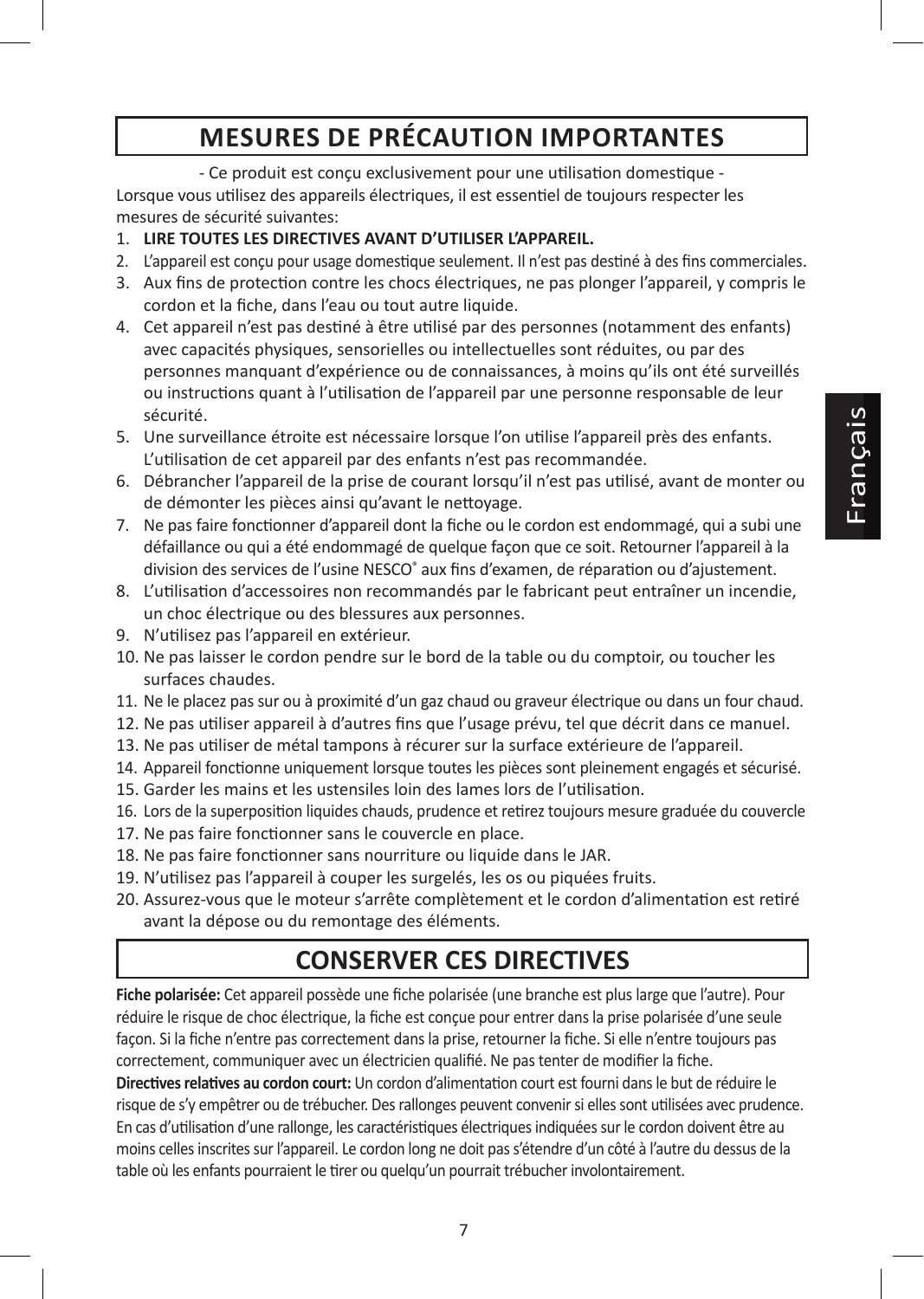

**COUVERCLE** - Facile à nettoyer et utilisée pour conserver des aliments dans le jarre.

**MESURE GRADUÉE** - Supprimer pour ajouter vos ingrédients préférés tout en mélangeant. **JARRE** - Capacity 6 Cups [1500mL]. En verre trempé pendant de nombreuses années d'utilisation et passent au lave-vaisselle.

**LAMES DE COUPE** - TRANCHANT! Lame conception unique qui mélange les aliments rapides et fluides.

**PULSE bouton** - Appuyez et maintenez. Cycle de volonté Blender rapidement pour le mélange rapide.

**ICE bouton** - One touch et le blender cycle sera plus lente à hacher la glace uniformément. **SMOOTHIE bouton** - One touch contrôle la vitesse à mélanger votre favori smoothie.

**SPEED Control "-" and "+"** - Appuyez sur pour diminuer ou augmenter la vitesse du blender **TIMER bouton** -Jeu de fonctionnement automatique temporisé du blender.

**MENU bouton** - Sélectionner les divers paramètres de réglage automatique de l'heure et fonctionnement à vitesse rapide

**ON/OFF bouton** - Appuyez sur la touche pour mettre l'appareil sous tension ou hors tension.

# **AVANT LA PREMIÈRE UTILISATION**

- 1. Lire et comprendre toutes les instructions et conservez-les pour référence future.
- 2. Retirez tous les emballages.
- 3. Retirez le bol de base et lame de coupe (voir "Entretien et nettoyage section). Laver le bol, le couvercle et la mesure graduée dans l'eau chaude savonneuse. REMARQUE : soyez prudent lorsque vous manipulez les lames sont tranchantes.
- 4. Rincer, sécher et ré-assembler blender pièces.
- 5. Essuyez le socle du blender avec un chiffon humide. Ne plongez jamais le socle du blender DANS DE L'EAU OU dans tout autre liquide.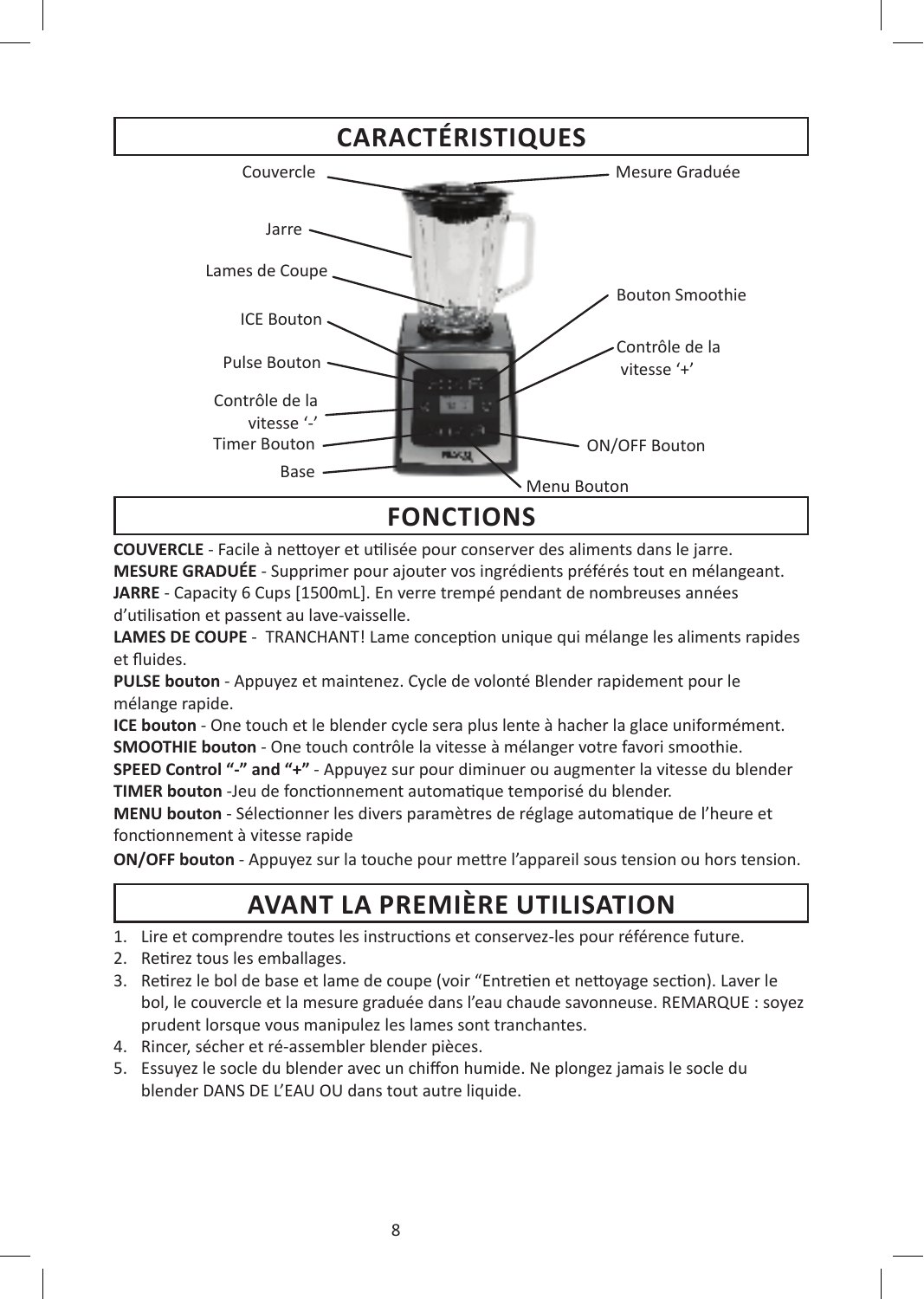# **OPÉRATION**

- 1. Placer le support de base sur une surface plane et stable.
- 2. Assurez-vous que l'appareil est débranché de la prise électrique avant d'installer ou de retirer des composants.
- 3. Place Jar sur sa base, alignant les languettes et tourner légèrement dans le sens horaire pour le verrouiller en place. Unité a une conception de la sécurité qui ne fonctionne pas si le bol n'est pas correctement positionné dans le socle.
- 4. Remplissage Jar souhaitée avec les aliments. Ne pas dépasser une ligne de remplissage (Max = 50 oz. / 1500mL).
- 5. NE PAS UTILISER MIXEUR TANDIS QUE VIDE OU SANS JAR ET LE COUVERCLE EN PLACE.
- 6. Placer le couvercle sur Jar et poussez fermement pour sécuriser.
- 7. Installer la cuvette de mesure et tourner pour le verrouiller. Si le mélange aliments chauds, retirez la mesure graduée de couvrir tout en superposition.
- 8. Régler le cadran de la commande de 'OFF' et connectez le cordon d'alimentation de 120V prise électrique.
- 9. Tournez le bouton de position 'marche'. Le rétroéclairage s'allume, indiquant que le pouvoir est SUR.
- 10. Pour auto des paramètres, appuyez sur PULSE, ICE or SMOOTHIE Pour fonctionner en mode correspondant.
- 11. Pour régler la vitesse, tournez la commande composer entre le Minimum (basse vitesse) et Maximum (vitesse la plus élevée) pour choisir vitesse souhaitée. REMARQUE : NE PAS FAIRE FONCTIONNERL'UNITE EN CONTINU PENDANT PLUS DE 2 MINUTES.

# **ENTRETIEN ET NETTOYAGE**

- 1. Tourner le bouton sur OFF et débrancher le cordon de la prise d'alimentation.
- 2. Nettoyer avec un chiffon doux, humide et chiffon doux solution de nettoyage. Essuyage à sec.
- 3. Pour nettoyer le Jar, remplir à moitié avec de l'eau et solution de nettoyage douce, couvrir et faire fonctionner à bas régime pendant 1 - 2 minutes jusqu'à nettoyer.
- 4. Déposer et Jar contenu vide, rincez et séchez-les soigneusement. Attention Les lames sont tranchantes, faire preuve de prudence lors du nettoyage!
- 5. Ne jamais utiliser agressif détergents ou métal tampons à récurer pour nettoyer les composants.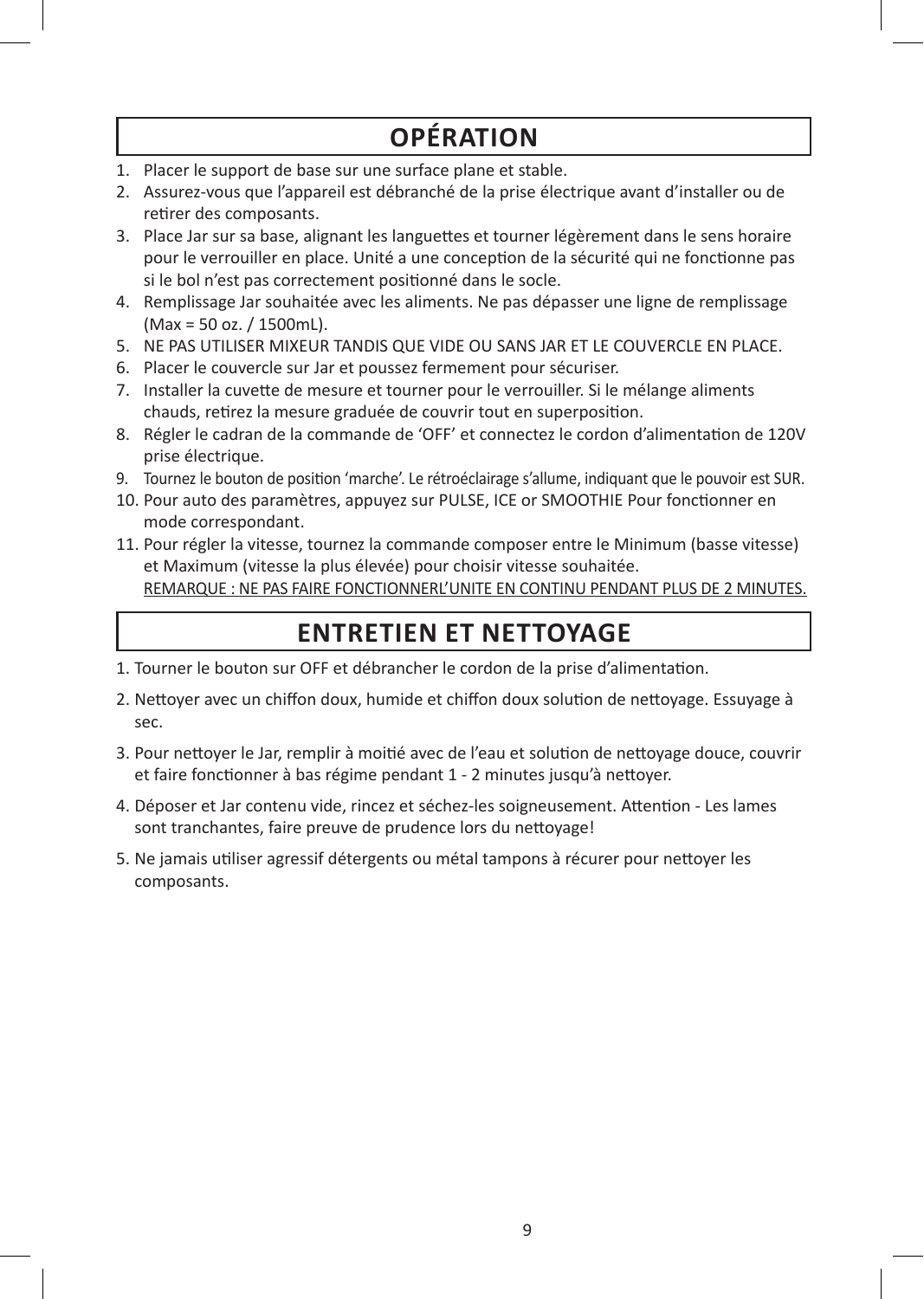# **RECETTE**

#### **Boisson fouettée aux framboises**

1 tasse de yaourt vanillé

1 banane

2 paquets de framboises surgelées 8 oz de jus de raisins blancs

#### **Boisson fouettée passe partout**

8 oz yaourt (n'importe quel arôme) 1 tasse de jus (n'importe quel arôme) 2 tasses de fruits (2 ou 3 types) 1 tasse de glaçons

### **Boisson fouettée pineanana**

6 oz de jus d'ananas 6 oz d'oranges (concentré) 1/2 tasse de morceaux d'ananas 1 banane, cassée en morceaux. 2 tasses de glaçon

#### **Boisson fouettée île tropicale**

1 tasse de melon-miel ou de melon cantaloup 1 tasse de melons d'eau 1 tasse de morceaux d'ananas 1 tasse de mangue 1 tasse de fraises 1/2 tasse de sucre 1 tasse de glaçons

#### **Boisson fouettée pour un matin Mooooka**

1/2 tasse de lait écrémé 8 oz de yaourt vanillé allégé 1 c. à soupe de café 2 c. à soupe de sirop au chocolat 1/2 tasse de cubes de glaçon

#### **Boisson fouettée de lait de poule**

2 tasses de lait de poule 1 banane 1 tasse de yaourt vanillé sans matières grasses 1/3 tasse de lait à 2% de matière grasse 2 tasses de glacons Pincée de muscade Pincée de cannelle

#### **Boisson fouettée aux bleuets surgelés**

1/2 tasse de bleuets surgelés 1/2 tasse de yaourt vanillé allégé 1/2 tasse de lait écrémé 2 c. à soupe de miel

#### **Margarita classique**

4 oz de votre tequila préféré 2 oz de liqueur d'orange et 2 oz de cognac 2 c. à soupe de jus de lime frais 1/4 tasse de sucre 3 tasses de glaçons Enrobez les verres d'un mélange de jus de lime et de se**l**

### **Daiquiri fraise**

1 cannette de 6 oz de concentré de limonade gelée 5 oz de rhum, au goût 1 tasse de fraises entières sans les pédoncules 1 c. à soupe de sucre 4 tasses de glaçons Ajouter une tranche de lime sur le verre avant de servir

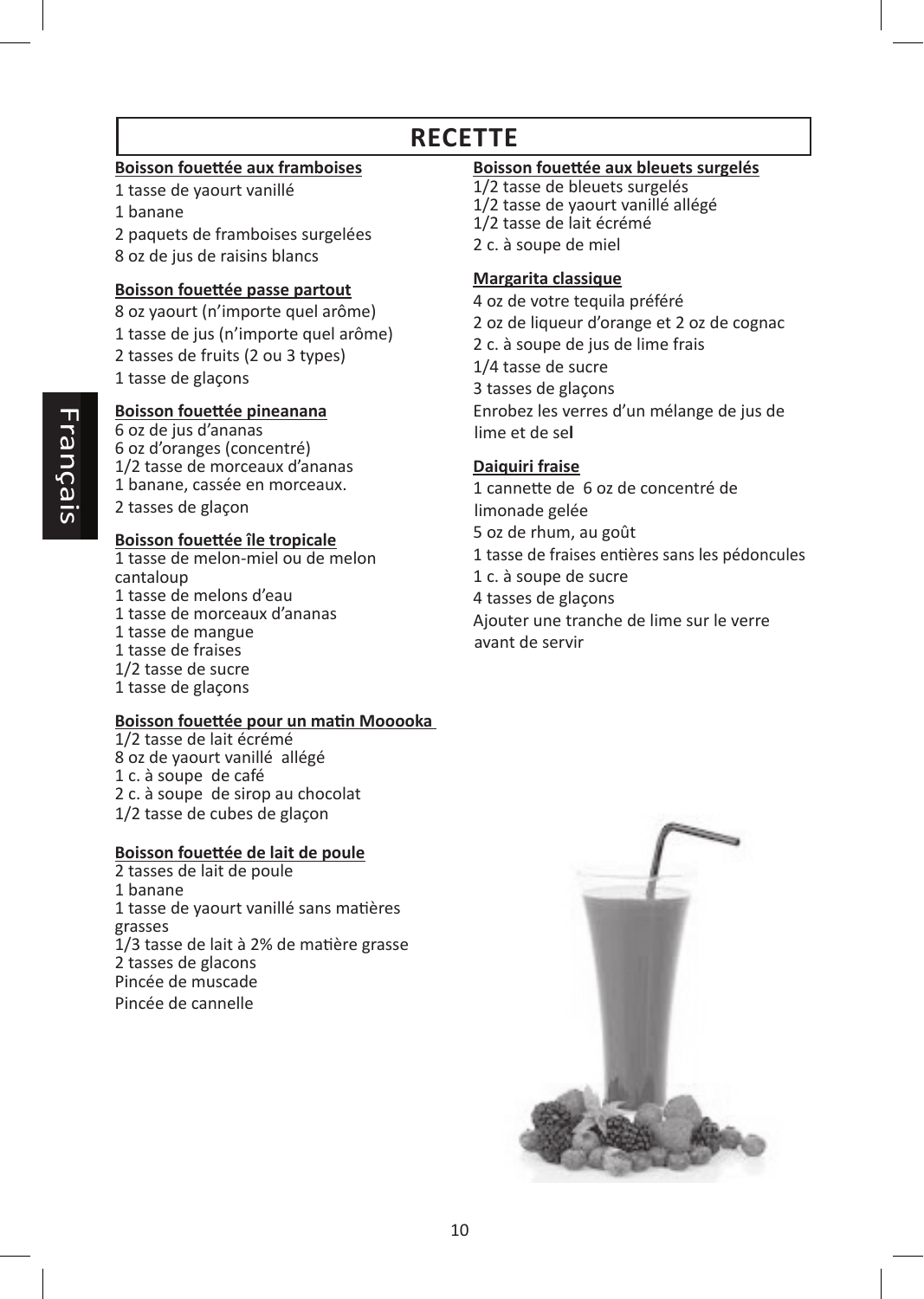# **RECETTE**

### **Le rêve Panaméen**

3 grosses papayes, sans les graines et pelées 1 1/2 mangues, dénoyautées et pelées

1 grosse figue

4 dates fraîches L'eau et la chair d'une noix de coco

## **Le Costa Ricain**

1 citron

1 mangue douce 4 pommes, Golden ou Delicious

1/2 tasse de yaourt sans matières grasses

1 tasse de glaçons et de l'eau selon le goût

# **Un Bon lait Frappé**

4 tasses de lait 3 c. à soupe de sucre 1 tasse de glaçons pilés 1/2 pinte de glace à la vanille (ou votre

arôme préféré) Ajoutez du sirop au chocolat, du caramel écossais or du caramel pour des saveurs additionnelles

# **Passe au Jardin**

1 1/2 tasses de jus de tomates fraîches 1 1/2 tiges de céleri haché 1 grosse carotte finement émincée 1/3 d'un petit oignon haché grossièrement 1 c. à soupe de jus de citron et de jus de lime respectivement Un soupçon de sauce Worcestershire Un soupçon de sauce Tabasco 1/3 c. à thé de sel, selon le goût Un soupçon de poivre noir

# **Protéine du petit-lait chocolaté**

- 1/2 tasse de lait de soja
- 1 banane surgelée
- 1 c. à thé de sirop d'érable
- 1 pincée de muscade
- 1 portion de protéine du petit-lait chocolaté
- 1/4 tasse de lait sans matières grasses

# **Panaché de Canneberges**

1 tasse de jus de canneberge 1 canette de soda au gingembre 1 1/2 tasse de glaçons

# **Grande Salsa Verde**

1/2 oignon moyen, coupé en morceaux 1/2 poivron vert moyen en 6 tranches 3 gousses d'ail 1/3 tasse de feuilles de coriandre 1/3 c. à thé de cumin en poudre 1/4 c. à thé de sauce verte piquante au poivre

1/4 c. à thé de sel

10 tomatillos grillés,

Servez avec des croustilles au maïs (tortilla) ou des craquelins

# **Salsa Rouge fournaise**

3 gousses d'ail

1 boîte de15 oz de tomates entières,

égouttées

1 gros oignon, coupé en morceaux

3/4 tasse de feuilles de coriandre

2 à 4 piments jalapeno, (au goût), coupés en morceaux

1 c. à thé de sucre

Une pincée de sel, au goût

2 c. à soupe de jus de lime

Servez avec un choix de frites ou du fromage et des craquelins

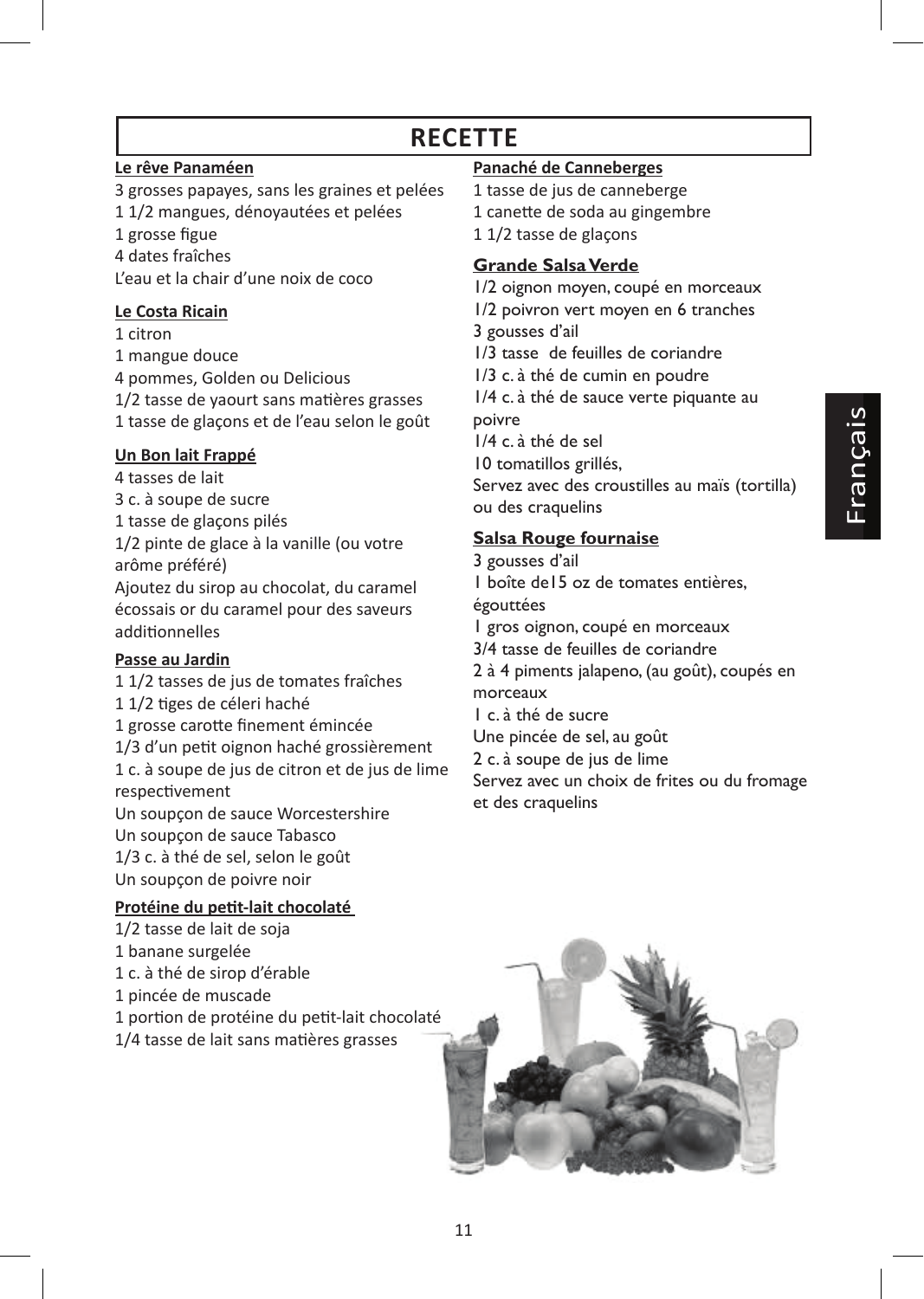# **GARANTIE LIMITÉE D'UN AN**

Cet appareil est justifié pour un an à compter de la date de l'achat original contre les défauts de matériau et de fabrication. Cette garantie ne couvre pas le transport dommages, mauvaise utilisation, accident ou incident similaire. Cette garantie vous donne des droits spécifiques et vous pouvez avoir d'autres droits qui varient d'état à état. Ce produit est destiné aux uniquement à un usage domestique, non pas à usage commercial. La garantie ne couvre pas utilisation commerciale.

Votre nouveau Nesco windows® qube 3 est équipé de nombreuses fonctions de sécurité. Toute tentative pour entraver le fonctionnement de ces fonctions de sécurité rend cette garantie nulle et non avenue. Dans le cas que nous recevons un appareil de service que a a été altérée, nous nous réservons le droit de le restaurer à son état d'origine et de charge de la réparation.

Pour un service en garantie - produits défectueux peut être renvoyé, port payé, avec une description du défaut de: The Metal Ware Corporation, 1700 Monroe Street, Two Rivers, Wisconsin 54241, Pour no-frais de réparation ou de remplacement à notre option.

#### **Doivent notamment comporter la preuve de l'achat ou à la copie du projet de loi original de vente pour le renvoi du produit pour le service de garantie.**

Veuillez appeler satisfaction de la clientèle au 1-800-288-4545 pour obtenir une autorisation de retour avant l'expédition.

- Pour un service en garantie, de suivre les instructions énoncées dans la garantie. Lors de la commande nouvelles pièces, assurez-vous que vous avez toujours mentionner le numéro de modèle du produit.
- Appelez-nous sur notre numéro sans frais, le 1-800-288-4545 et nous dire au sujet de votre problème.
- Si nous vous demander d'envoyer la totalité ou une partie de votre appareil pour nous pour réparation ou remplacement, notre satisfaction de la clientèle représentant fournira un numéro d'autorisation de retour (ce nombre notifie notre ministère recevant à accélérer la réparation).Pack votre unité soigneusement dans un carton solide avec rembourrage suffisant pour éviter tout dommage parce que les dommages causés dans le transport maritime n'est pas couvert par la garantie.
- Imprimer vos nom, adresse et numéro d'autorisation de retour sur l'emballage.
- Écrire une lettre expliquant le problème. Inclure les éléments suivants : votre nom, l'adresse et le numéro de téléphone et d'une copie de l'original de la facture de vente. Fixez l'enveloppe scellée contenant la lettre l'intérieur de l'emballage.
- Assurer l'ensemble de la valeur du Nesco® windows qube 3 et navire prépayé pour:

Attn: Factory Service Dept. The Metal Ware Corporation 1700 Monroe Street Two Rivers, WI 54241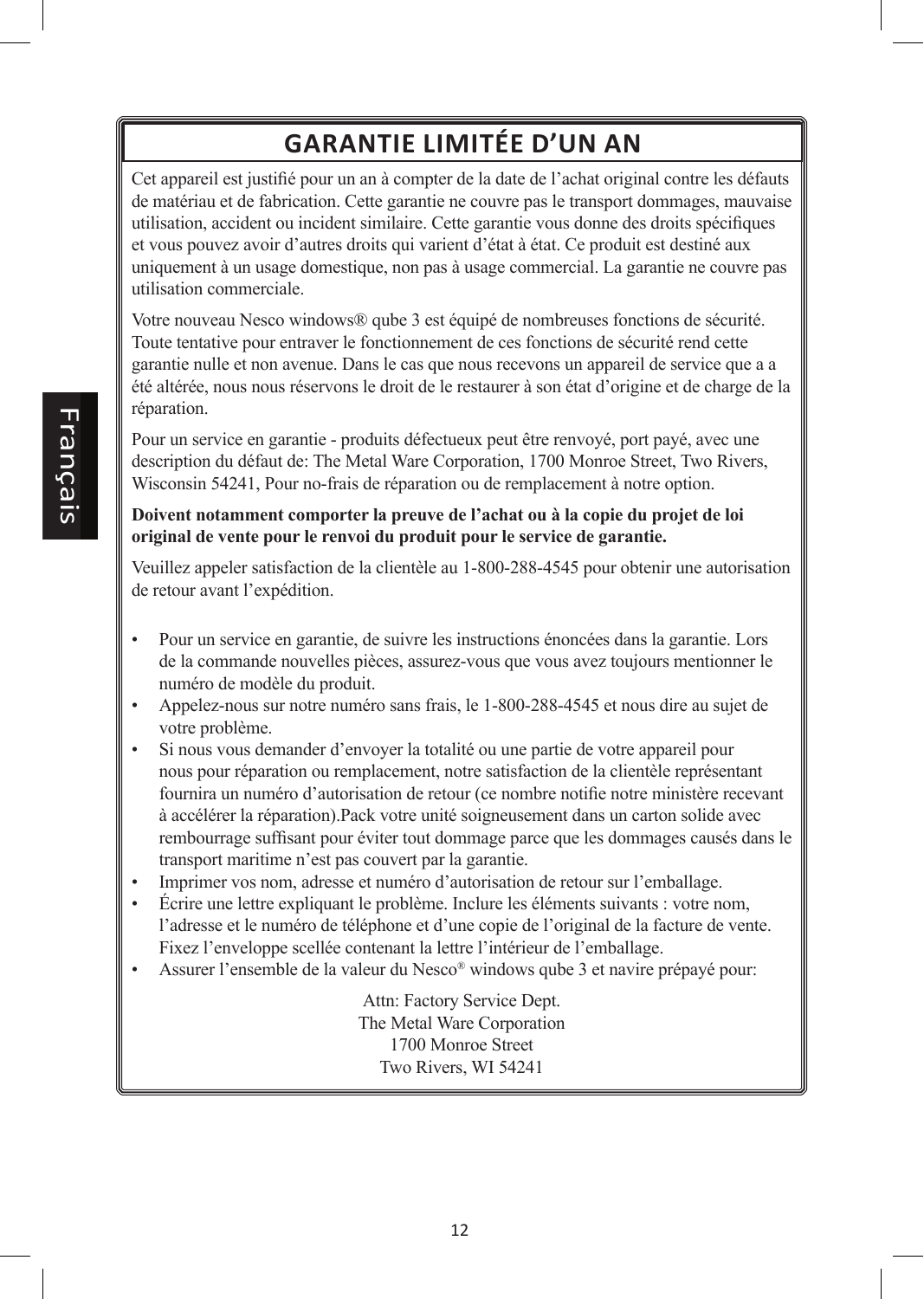# **SALVAGUARDAS IMPORTANTES**

- Este producto está diseñado para uso doméstico solamente -

Al usar productos electrodomésticos siempre se deben seguir precauciones de seguridad básicas como las siguientes:

### 1. **LEA TODAS LAS INSTRUCCIONES.**

- 2. El aparato está diseñado para uso doméstico solamente. No está destinado para uso comercial.
- 3. Para protegerse contra un choque eléctrico y lesiones físicas, no sumerja este electrodoméstico, incluyendo su cable y enchufe, en agua u otro líquido.
- 4. Este aparato no está diseñado para su uso por personas (incluidos niños) con menor capacidad física, psíquica o sensorial, o la falta de experiencia y conocimiento, a menos que sean supervisados o instruidos acerca del uso del aparato por una persona responsable de su seguridad.
- 5. Supervisar de cerca cuando se usa un electrodoméstico en presencia de niños.
- 6. Desenchufe el aparato de toma de corriente cuando no esté en uso, antes del montaje o desmontaje de las piezas, y antes de limpiarlo.
- 7. No use los electrodomésticos cuyo cable o enchufe está dañado o si el aparato funciona mal o si se dañó de alguna manera. Para evitar peligros, devuelva el electrodoméstico al Departamento de servicio de fábrica de NESCO® para su revisión, reparación o ajuste.
- 8. El uso de los accesorios no recomendados por el fabricante puede provocar un incendio, choque eléctrico o lesiones a las personas.
- 9. No utilice el aparato al aire libre.
- 10. No deje que cable colgando sobre el borde de la mesa o mostrador, o toque las superficies calientes.
- 11. No lo coloque en o cerca de un gas caliente o quemador eléctrico o en un horno caliente.
- 12. No use aparato para otros de su uso previsto, como se describe en este manual.
- 13. No utilice esponjas metálicas sobre la superficie exterior del aparato.
- 14. Haga funcionar el aparato sólo cuando todas las piezas estén completamente conectados y asegurados.
- 15. Mantenga las manos y utensilios alejados de las cuchillas cuando está en uso.
- 16. Cuando se mezclan líquidos calientes, tenga precaución y retire siempre la Taza de la cubierta.
- 17. No opere sin cubrir en su lugar.
- 18. No operar sin alimentos ni líquidos de jarra.
- 19. No use aparato para cortar los alimentos congelados, los huesos o las frutas picadas.
- 20. Asegúrese de que el motor se detenga por completo y el cable de alimentación se retira antes de retirar o montar los elementos.

# **GUARDE ESTAS INSTRUCCIONES**

**Enchufe Polarizado:** Este aparato tiene un enchufe polarizado (una pala es más ancha que la otra). Para reducir el riesgo de descargas eléctricas, enchufe está pensado para que se adapten a polarizada sólo uno toma forma. Si el enchufe no encaja plenamente en la toma de corriente, revertir el enchufe. Si aún no encaja, póngase en contacto con un electricista cualificado. No intente modificar el enchufe en modo alguno.

**Cable corto Instrucciones:** Un corto cable de suministro de energía es suministrada para reducir el riesgo de perdernos en o tropezarse con un cable más largo. Los cables de extensión puede utilizarse si se pone gran cuidado en su uso. Si se utiliza un cable alargador, la calificación de notable eléctrica del cordón debe de ser al menos tan grande como el de calificación eléctrica del aparato. El cable ya no debe ser organizado de tal manera que no enganchadas en el tablero en donde puede ser arrastrado por los niños o tropezar accidentalmente..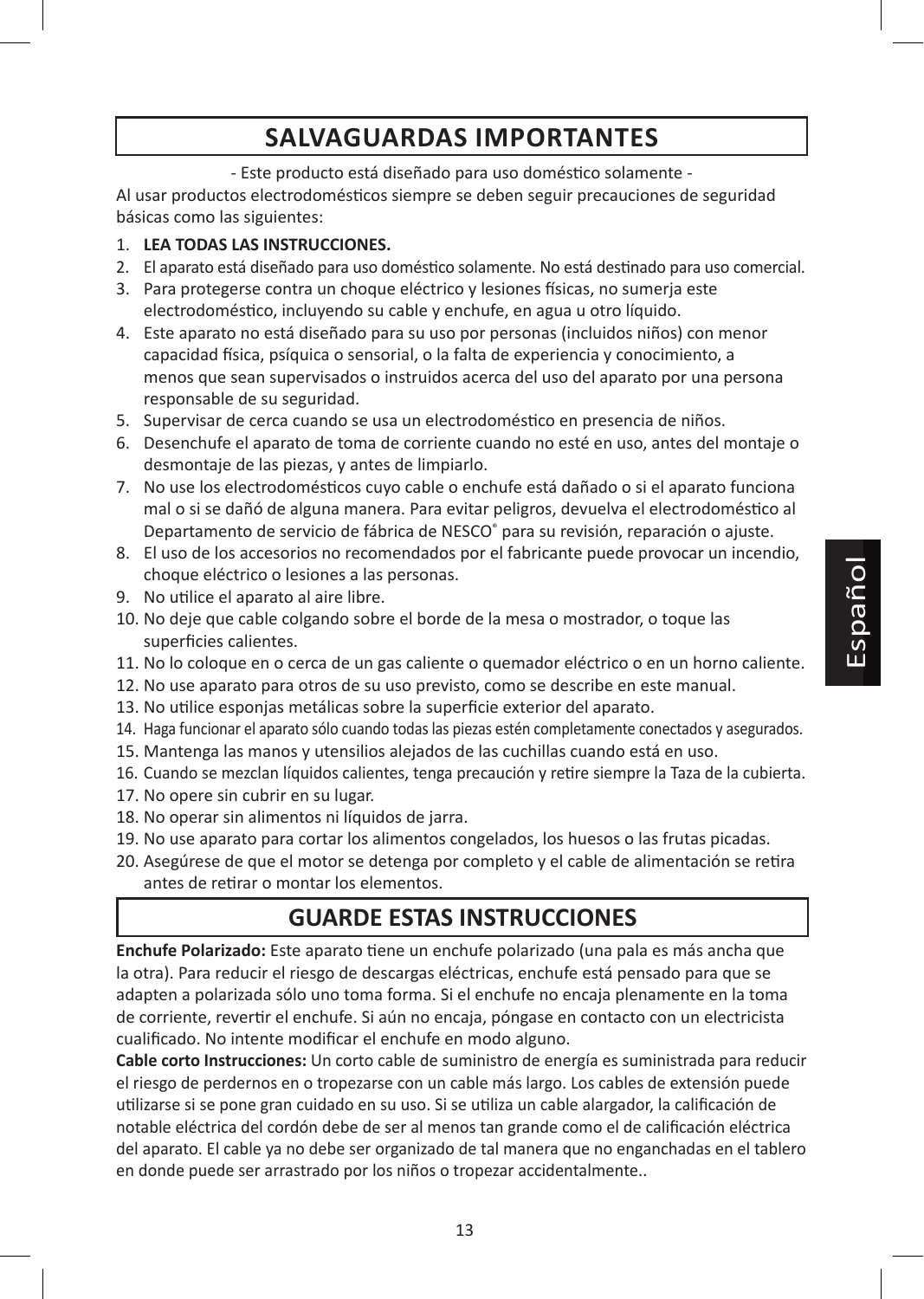

# **FUNCIÓNS**

**Tapa** - Fácil de limpiar y se utiliza para mantener los alimentos dentro de la jarra. **Taza de medición** - Eliminar para añadir sus ingredientes favoritos mientras bate. **Jarra** - Capacity 6 Cups [1500mL]. Hecha de cristal templado para muchos años de uso y lavavajillas.

**Las cuchillas de corte** - SOSTENIDO ! Diseño exclusivo, mezcla la comida rápida y sin problemas.

**Botón Pulse** - Toque y mantenga presionado. La batidora hará un ciclo rápido para una rápida mezcla.

**Botón ICE** - Un toque y la batidora hará un ciclo más lento para picar hielo uniformemente. **SMOOTHIE button** - Controla automáticamente la velocidad de la batidora para mezclar el batido favorito.

**SPEED Control "-" and "+"** - Toque para disminuir o aumentar la velocidad de la batidora. **Botón TIMER** -Para funcionamiento automático temporizado de la batidora.

**Botón MENU** - Seleccionar la configuración automática de tiempo y velocidad de funcionamiento

**Botón ON/OFF** - Pulse para encender y apagar el aparato.

# **ANTES DE UTILIZARLO POR PRIMERA VEZ**

- 1. Leer y comprender todas las instrucciones y conservar para referencia futura.
- 2. Retire todo el embalaje.
- 3. Quite la jarra Base y cuchillas de corte (ver "Cuidado y Limpieza). Lave la jarra, la tapa y la taza con agua caliente y un poco de jabón. NOTA: tenga cuidado al manipular las cuchillas están afiladas.
- 4. Lavar, secar y volver a montar las piezas la batidora.
- 5. Limpiar la Base de la batidora con un paño húmedo. NO SUMERJA LA BASE DE LA batidora EN AGUA U OTROS LÍQUIDOS.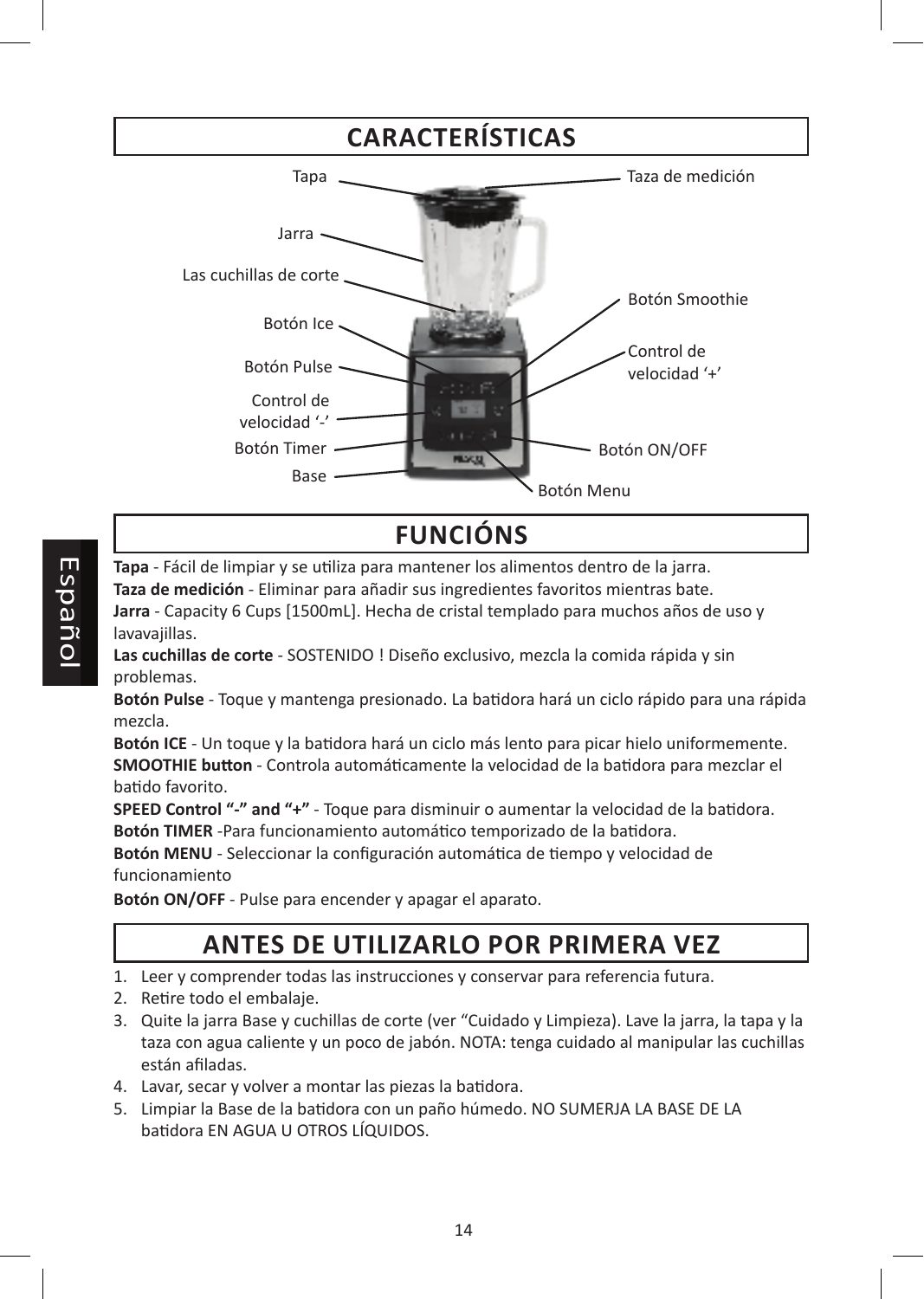# **OPERACIÓN**

- 1. Place base on a flat, stable surface.
- 2. Asegúrese de que la unidad se encuentra desconectado de la toma eléctrica antes de instalar o retirar alguno de sus componentes.
- 3. Lugar Jar en la Base, alineando las pestañas, y girar ligeramente hacia la derecha para que encajen en su lugar. Unidad tiene un diseño de seguridad que no funcionará si la jarra no se ha colocado correctamente en la Base.
- 4. Llene el frasco con los alimentos. No superar el límite máximo de llenado (Max = 50 oz. / 1500mL).
- 5. NO UTILICE LA BATIDORA EN VACÍO O SIN JARRA Y EN SU LUGAR.
- 6. Coloque la cubierta en jarra y empuje firmemente para asegurar.
- 7. Instalar la taza y girar a la posición de bloqueo. Si mezcla los alimentos calientes, extraer de la taza de la cubierta mientras bate.
- 8. Ajuste el dial de control en la posición "OFF" y conecte el cable de toma de corriente 120V.
- 9. Gire la perilla a la posición de ENCENDIDO. Luz de fondo se encenderá, indicando que está ENCENDIDO.
- 10. Para ajustes automáticos, pulse PULSO, hielo o batido para que funcione en modo correspondiente.
- 11. Para ajustar la velocidad, gire el dial de control entre el mínimo (velocidad mínima) y máxima (máxima velocidad) para elegir la configuración de la velocidad. NOTA: NO HAGA FUNCIONAR LA UNIDAD CONTINUAMENTE DURANTE MÁS DE 2 MINUTOS

# **CUIDADO Y LIMPIEZA**

- 1. Gire el dial de control en la posición de apagado y desconectar cable de la toma de alimentación.
- 2. Limpiar con un paño húmedo y suave y producto de limpieza suave. Secar.
- 3. Base limpia con un suave y húmeda cloTo limpiar la jarra, llenar de agua hasta la mitad y producto de limpieza suave, cubierta y opere a baja velocidad durante 1 - 2 minutos hasta cleanth y producto de limpieza suave. Secar.
- 4. Jarra vacía y eliminar contenido, enjuagar y secar bien. PRECAUCIÓN: las cuchillas están afiladas, TENGA CUIDADO AL LIMPIAR!
- 5. Nunca utilice limpiadores agresivos o esponjas metálicas para limpiar los componentes.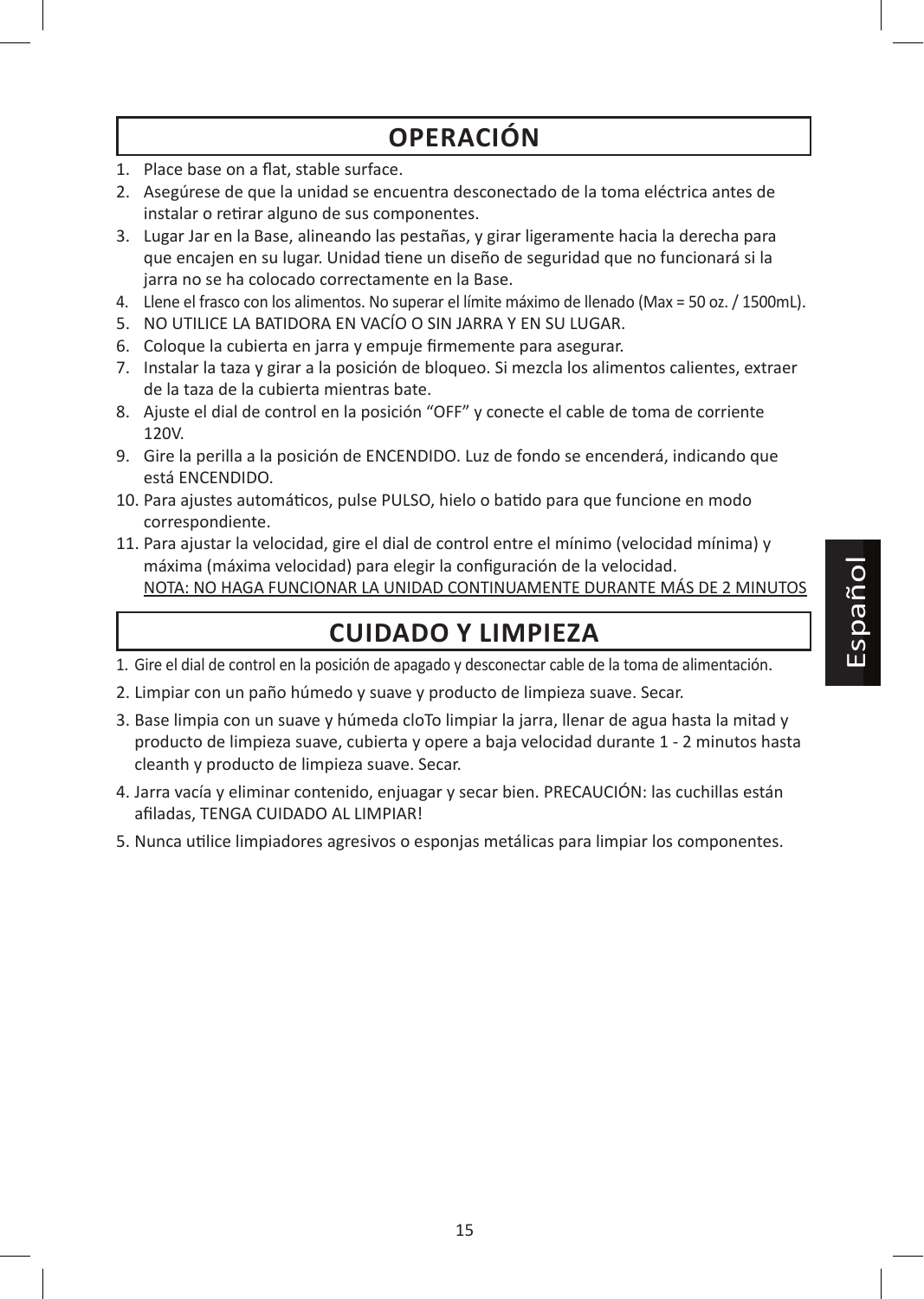# **RECETA**

### **Licuado de Frambuesa**

1 taza de yogur 1 plátano 2 paquetes de frambuesas congeladas 8 oz. (227 g) de jugo de uva blanca

### **El licuado Versátil**

8 oz. (227 g) de yogur (cualquier sabor) 1 taza de jugo (cualquier sabor) 2 tazas de fruta (2-3 tipos) 1 taza de hielo

## **Licuado Piñana**

6 oz. (170 g) de jugo de piña 6 oz. (170 g) de naranjas (concentrado) 1/2 taza de trozos de piña 1 plátano en trozos 2 tazas de hielo

## **Licuado Islas Tropicales**

1 taza de melón dulce o cantaloupe 1 taza de sandía 1 taza de piña en trozos 1 taza de mango 1 taza de fresas 1/2 taza de azúcar 1 taza de hielo

## **El licuado Mooooca Mañanero**

1/2 taza de leche descremada 8 oz. (227 g) de yogur de vainilla bajo en grasas 1 cucharada grande de café 2 cucharadas grandes de jarabe de chocolate 1/2 taza de cubos de hielo

### **Licuado de Rompope**

2 tazas de rompope 1 plátano 1 taza de yogur de vainilla sin grasa 1/3 taza de leche descremada (al 2%) 2 tazas de hielo Una pizca de nuez moscada Una pizca de canela

## **Licuado Congelado de Mora Azul**

1/2 taza de moras azules congeladas 1/2 taza de yogur de vainilla bajo en grasas 1/2 taza de leche descremada

- 2 cucharadas grandes de miel
- 2-3 cubos de hielo (opcional

### **Margarita Tradicional**

4 oz. (115 g) de su tequila favorito 2 oz. (50 g) de licor de naranja y otro tanto de coñac 2 cucharadas grandes de jugo de lima 1/4 taza de azúcar 3 tazas de hielo Escarche las copas con una mezcla de jugo de lima y sal

### **Daiquirí de Fresa**

1 lata de 6 oz. (180 ml) de concentrado de limonada 5 oz. (150 ml) de ron, al gusto 1 taza de fresas enteras sin las hojas 1 cucharada grande de azúcar 4 tazas de hielo Deslice una rodaja de limón en el borde de la copa antes de servir

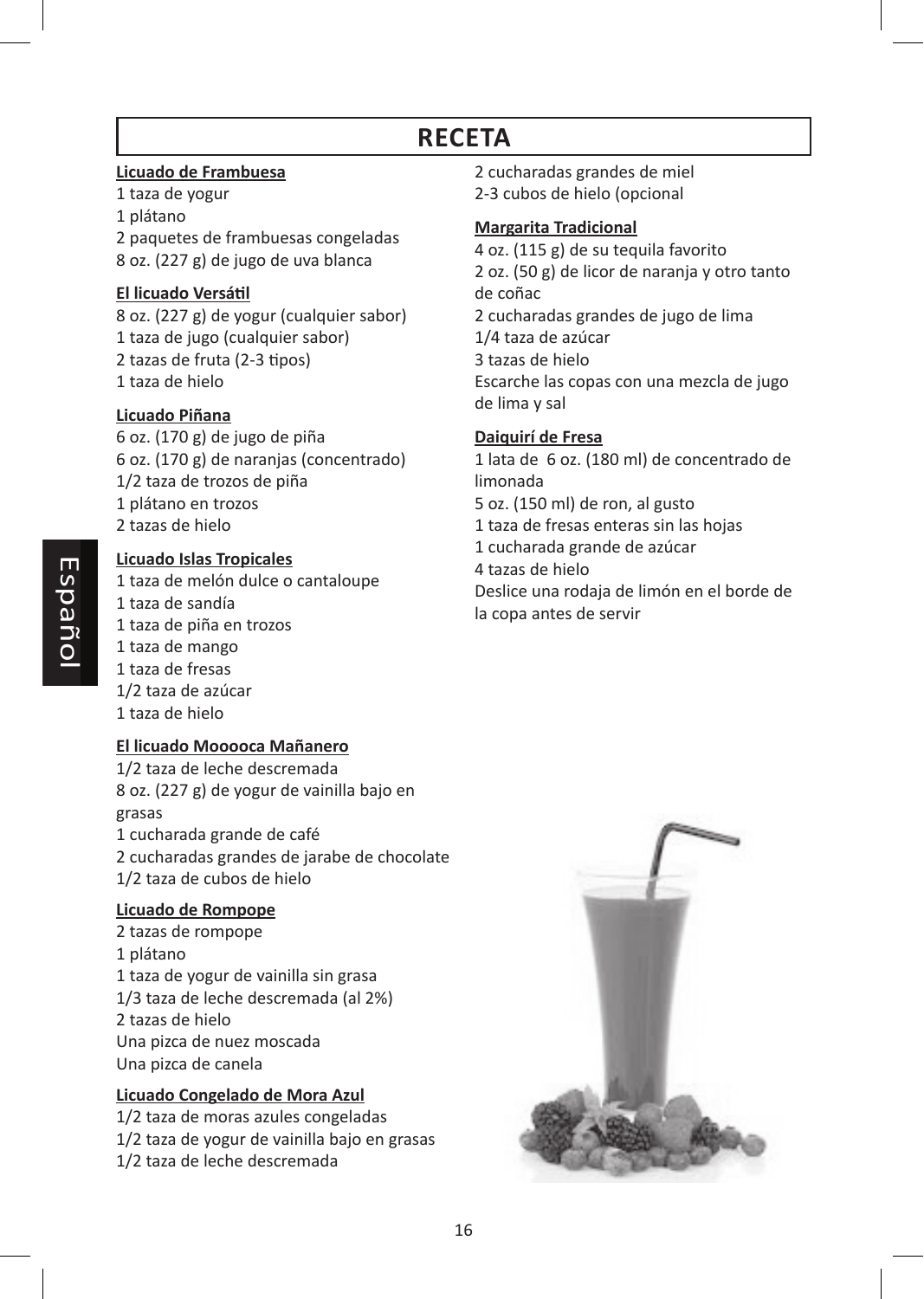# **RECETA**

### **El Sueño Panameño**

3 papayas grandes, sin semillas y peladas 1-1/2 mangos, deshuesados y pelados

- 1 higo grande
- 4 dátiles frescos

El jugo de un coco y su pulpa únicamente

## **El Costarricense**

1 limón 1 mango dulce 4 manzanas, amarillas o rojas 1/2 taza de yogur sin grasa 1 taza de hielo y agua al gusto

# **Una Buena Malteada**

4 tazas de leche

3 cucharadas grandes de azúcar 1 taza de hielo, triturado

1/2 pinta (250 ml) de helado de vainilla (o de su sabor favorito)

Agregue jarabe de chocolate, caramelo de mantequilla o caramelo simple para darle más sabores

## **Mezcla del Huerto**

1-1/2 tazas frescas de jugo de tomate 1-1/2 tallos de apio, picados 1 zanahoria grande, en finas rebanadas 1/3 cebolla pequeña, en trozos grandes 1 cucharada grande tanto de jugo de limón como de lima Un chorrito de salsa inglesa Un chorrito de salsa tabasco

1/3 cucharadita de sal, al gusto Una pizca de pimienta negra

### **Proteína de Suero Sabor Chocolate**

1/2 taza de leche de soya 1 plátano congelado 1 cucharadita de jarabe de arce Una pizca de nuez moscada 1 porción de proteína de suero sabor chocolate 1/4 taza de leche sin grasa

# **Refrigerio de Arándano**

2 tazas de jugo de arándano (de preferencia jugo fresco) 1 lata de Ginger Ale 1-1/2 tazas de hielo

# **Margarita Tradicional**

4 oz. (115 g) de su tequila favorito 2 oz. (50 g) de licor de naranja y otro tanto de coñac 2 cucharadas grandes de jugo de lima 1/4 taza de azúcar 3 tazas de hielo Escarche las copas con una mezcla de jugo de lima y sal

## **Daiquirí de Fresa**

1 lata de 6 oz. (180 ml) de concentrado de limonada 5 oz. (150 ml) de ron, al gusto 1 taza de fresas enteras sin las hojas 1 cucharada grande de azúcar 4 tazas de hielo Deslice una rodaja de limón en el borde de la copa antes de servir

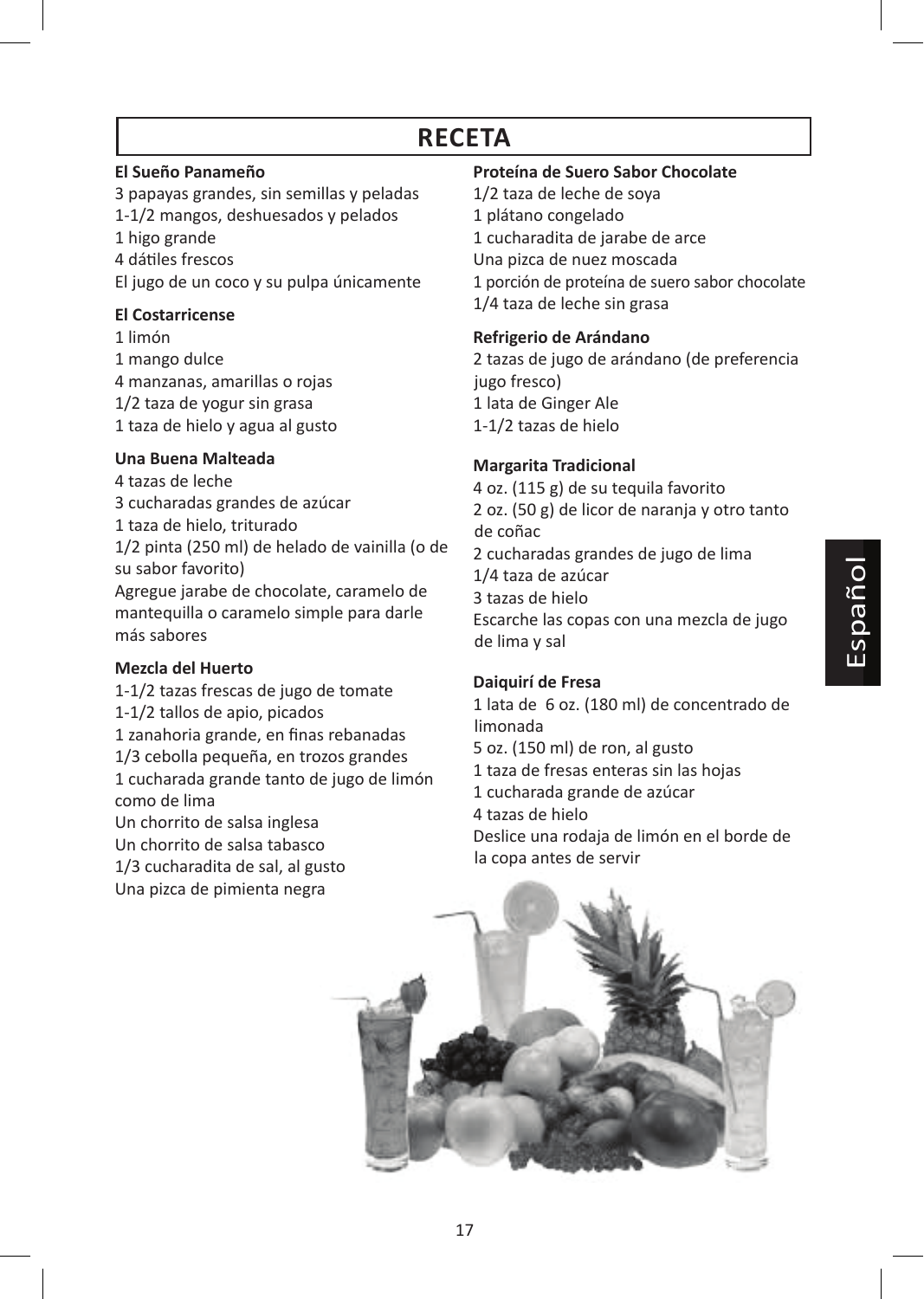# **UN AÑO DE GARANTÍA LIMITADA**

Este aparato está garantizado para un año de la fecha de compra original contra defectos de material y fabricación. Esta garantía no cubre daños transporte, mal uso, accidente o incidente similar. Esta garantía le da derechos legales específicos y es posible que tenga otros derechos que varían de estado a estado. Este producto está destinado exclusivamente a un uso doméstico, no para uso comercial. Garantía no cubre uso comercial.

Su nuevo NESCO® aparato viene equipada con numerosas características de seguridad. Cualquier intento de interferir con el funcionamiento de estas características de seguridad hace que esta garantía nula y sin valor. En el caso que recibimos un aparato para el servicio que se ha alterado, nos reservamos el derecho a restaurarlo a su estado original y de cargos para la reparación..

Para servicio en garantía - productos defectuosos pueden ser devueltos, portes pagados, con una descripción del defecto a: The Metal Ware Corporation, 1700 Monroe Street, Two Rivers, Wisconsin 54241, En caso de no cobrar reparación o sustitución en nuestra opción.

## **Debe incluir el comprobante de compra o copia del original del proyecto de ley de venta cuando devuelva el producto por un servicio de garantía.**

Satisfacción del Cliente Por favor llame al 1-800-288-4545 para obtener una Autorización de Devolución antes de su envío.

• Para el servicio durante el período de garantía, siga las instrucciones establecidas durante el período de garantía. Al ordenar piezas nuevas, asegúrese de que usted siempre menciona el número de modelo del producto.

- Llame a nuestro número gratuito, 1-800-288-4545 y cuéntenos acerca de su problema.
- Si queremos darle instrucciones para enviar a todos o parte de su aparato a nosotros para la reparación o reemplazo de Satisfacción del Cliente, nuestro representante le proporcionará un número de Autorización de Devolución (este número notifica a nuestro departamento receptor para acelerar la reparación). Service Pack su unidad cuidadosamente en una caja de cartón resistente con suficiente margen para evitar daños porque los daños causados en el envío no está cubierto por la garantía.
- Imprimir su nombre, dirección y número de Autorización de Devolución de los envases de cartón.

• Escribir una carta explicando el problema. Incluyen los siguientes: su nombre, dirección y número de teléfono y una copia de la factura original de venta. Adjuntar el sobre sellado con la carta dentro de la caja

• Asegurar el paquete para el valor de la NESCO® aparato y buque de prepago:

Atención: Repare el departamento The Metal Ware Corporation 1700 Monroe Street Two Rivers, WI 54241, USA